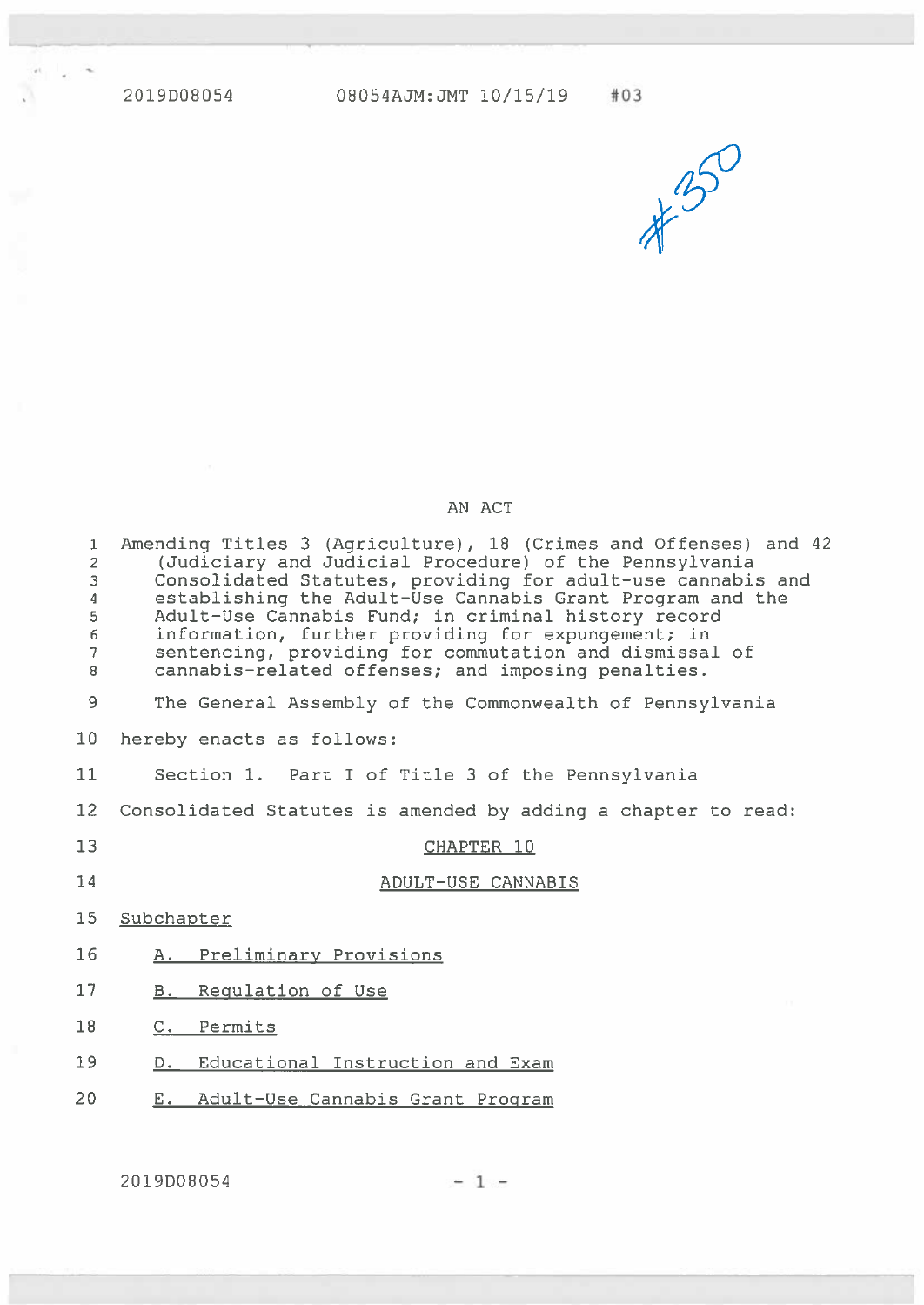| 1              | F. Interest-Free Loans                                        |
|----------------|---------------------------------------------------------------|
| $\overline{c}$ | G. Tax on Adult-Use Cannabis                                  |
| 3              | Adult-Use Cannabis Fund<br>н.                                 |
| 4              | Colleges and Universities<br>I.                               |
| 5              | J. Tracking System                                            |
| 6              | K. Administration and Penalties                               |
| 7              | SUBCHAPTER A                                                  |
| 8              | PRELIMINARY PROVISIONS                                        |
| 9              | Sec.                                                          |
| 10             | 1001. Short title of chapter.                                 |
| 11             | 1002. Declaration of policy.                                  |
| 12             | 1003. Definitions.                                            |
| 13             | § 1001. Short title of chapter.                               |
| 14             | This chapter shall be known and may be cited as the Adult-Use |
| 15             | Cannabis Act.                                                 |
| 16             | § 1002. Declaration of policy.                                |
| 17             | The General Assembly finds and declares that:                 |
| 18             | In 2017, 20,392 adults and 2,269 juveniles were<br>(1)        |
| 19             | charged in this Commonwealth with low-level cannabis          |
| 20             | possession offenses according to the Pennsylvania Uniform     |
| 21             | Crime Reporting System.                                       |
| 22             | Police arrest 55 adults every day for simple<br>(2)           |
| 23             | cannabis possession in this Commonwealth.                     |
| 24             | (3)<br>African Americans are eight times more likely than     |
| 25             | individuals who are white to be arrested for cannabis         |
| 26             | possession in this Commonwealth, even though usage rates are  |
| 27             | similar.                                                      |
| 28             | (4) A simple possession conviction is punishable by up        |
| 29             | to 30 days of incarceration and a \$500 fine for less than an |
| 30             | ounce of cannabis and up to one year of incarceration and a   |
|                | 2019D08054<br>$-2 -$                                          |

<u>C IVITAT DE LA CARDINA DE LA CARDINA DE LA CARDINA DE LA CARDINA DE LA CARDINA DE LA CARDINA DE LA CARDINA DE</u>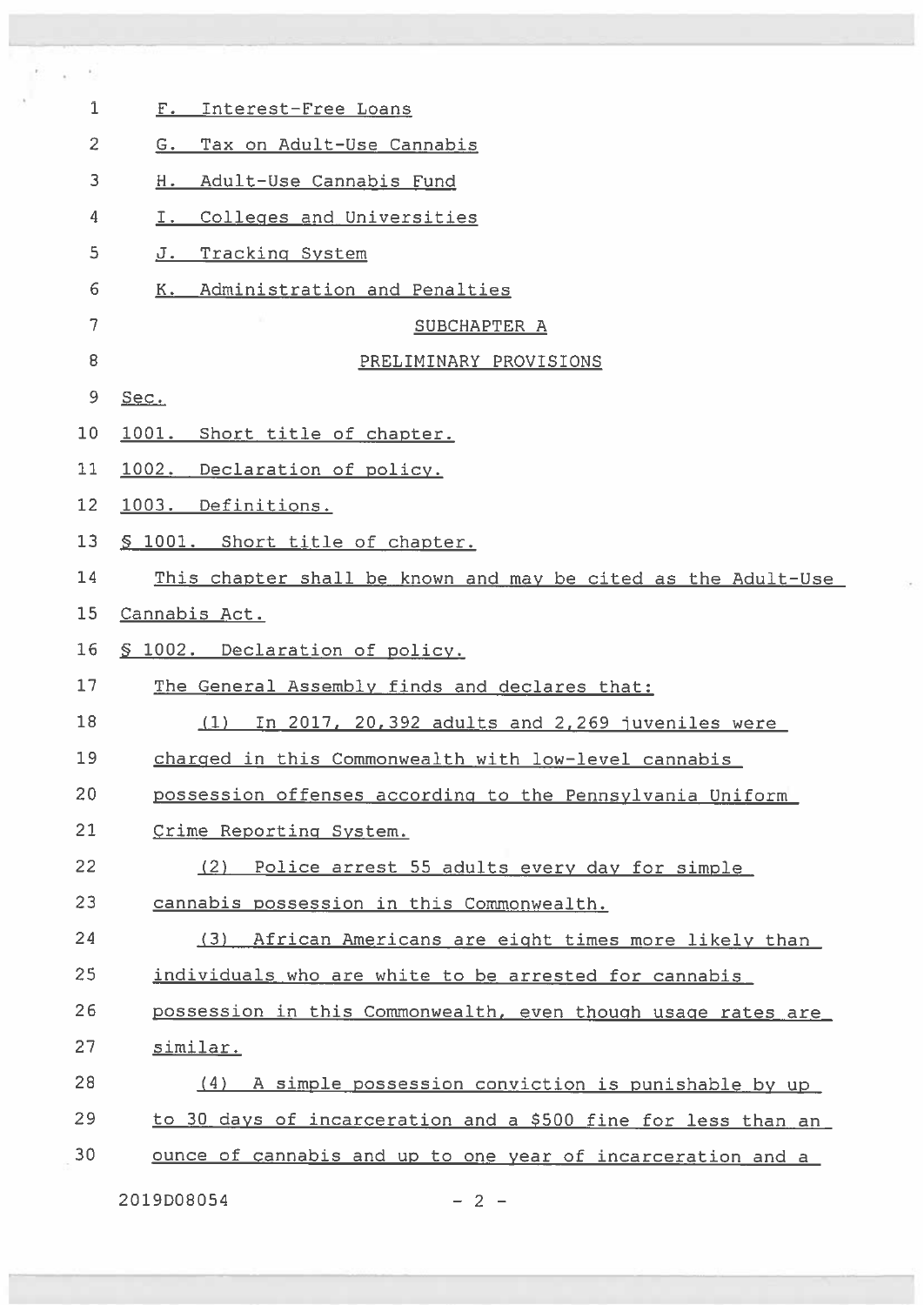| $1\,$          | \$5,000 fine if arrested with over an ounce for personal use.    |
|----------------|------------------------------------------------------------------|
| $\overline{2}$ | (5) A simple cannabis possession conviction prevents             |
| 3              | individuals from getting certain jobs.                           |
| 4              | (6) The Commonwealth spends \$46,000,000 annually to             |
| 5              | prosecute residents for possession of less than an ounce of      |
| 6              | cannabis.                                                        |
| $\overline{7}$ | (7) It is the intent of the General Assembly to end the          |
| 8              | Commonwealth's prohibition of cannabis, help individuals who     |
| 9              | have been harmed by cannabis prohibition and establish and       |
| 10             | tax a regulated and thriving cannabis industry in this           |
| 11             | Commonwealth.                                                    |
| 12             | § 1003. Definitions.                                             |
| 13             | The following words and phrases when used in this chapter        |
| 14             | shall have the meanings given to them in this section unless the |
| 15             | context clearly indicates otherwise:                             |
| 16             | "Applicant." A person that applies or has applied to the         |
| 17             | department for a permit.                                         |
| 18             | "Business interest." A stake in, employment relationship         |
| 19             | with or other interest in a person, including an individual,     |
| 20             | corporation, partnership, association, trust or other entity, or |
| 21             | any combination thereof, that holds a permit issued by the       |
| 22             | department. The term does not include:                           |
| 23             | (1) Interest held by a financial institution in a                |
| 24             | permittee.                                                       |
| 25             | Interest held by a trade association in a permittee.<br>(2)      |
| 26             | (3) A de minimis interest held by a person, including an         |
| 27             | individual, corporation, partnership, association, trust or      |
| 28             | other entity, or any combination thereof, in a permittee.        |
| 29             | "Cannabis."                                                      |
| 30             | Any of the following:<br>(1)                                     |

2019008054 — 3 —

n.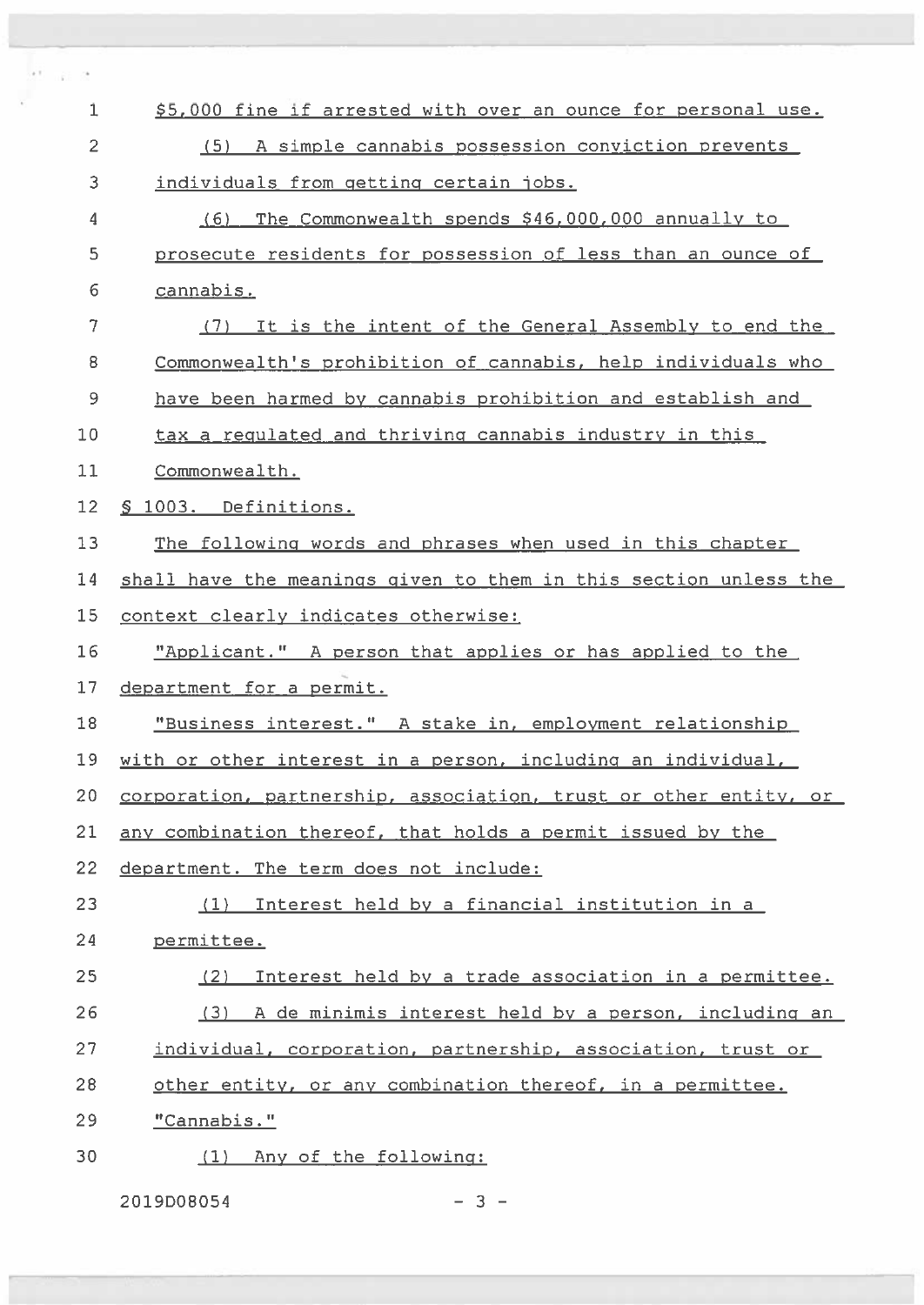| $\mathbf{1}$   | all parts of a plant of the genus cannabis,<br>(i)               |
|----------------|------------------------------------------------------------------|
| $\overline{c}$ | whether growing or not, including the seeds of the plant;        |
| 3              | (ii) the resin extracted from any part of a plant of             |
| 4              | the genus cannabis, including concentrated cannabis; or          |
| 5              | (iii) a compound, manufacture, salt, derivative,                 |
| 6              | mixture or preparation of a plant of the genus cannabis,         |
| 7              | its seeds or resin.                                              |
| 8              | (2) The term does not include industrial hemp as defined         |
| 9              | under section 702 (relating to definitions) or its               |
| 10             | derivatives or cannabidiol (CBD) oil from hemp.                  |
| 11             | "Change in control." The acquisition by a person or group of     |
| 12             | persons acting in concert of a controlling interest in an        |
| 13             | applicant or permittee either all at one time or over the span   |
| 14             | of a consecutive 12-month period.                                |
| 15             | "Controlling interest." The following:                           |
| 16             | (1) For a publicly traded entity, voting rights that             |
| 17             | entitle a person to elect or appoint one or more of the          |
| 18             | members of the board of directors or other governing board or    |
| 19             | the ownership or beneficial holding of 5% or more of the         |
| 20             | securities of the publicly traded entity.                        |
| 21             | (2) For a privately held entity, the ownership of any            |
| 22             | security in the entity.                                          |
| 23             | "Deliverer." A person, including an individual, corporation,     |
| 24             | partnership, association, trust or other entity, or any          |
| 25             | combination thereof, that holds a permit issued by the           |
| 26             | department to deliver cannabis.                                  |
| 27             | "Department." The Department of Agriculture of the               |
| 28             | Commonwealth.                                                    |
| 29             | "Dispensary." A person, including an individual,                 |
| 30             | corporation, partnership, association, trust or other entity, or |
|                |                                                                  |

 $2019D08054$   $-4$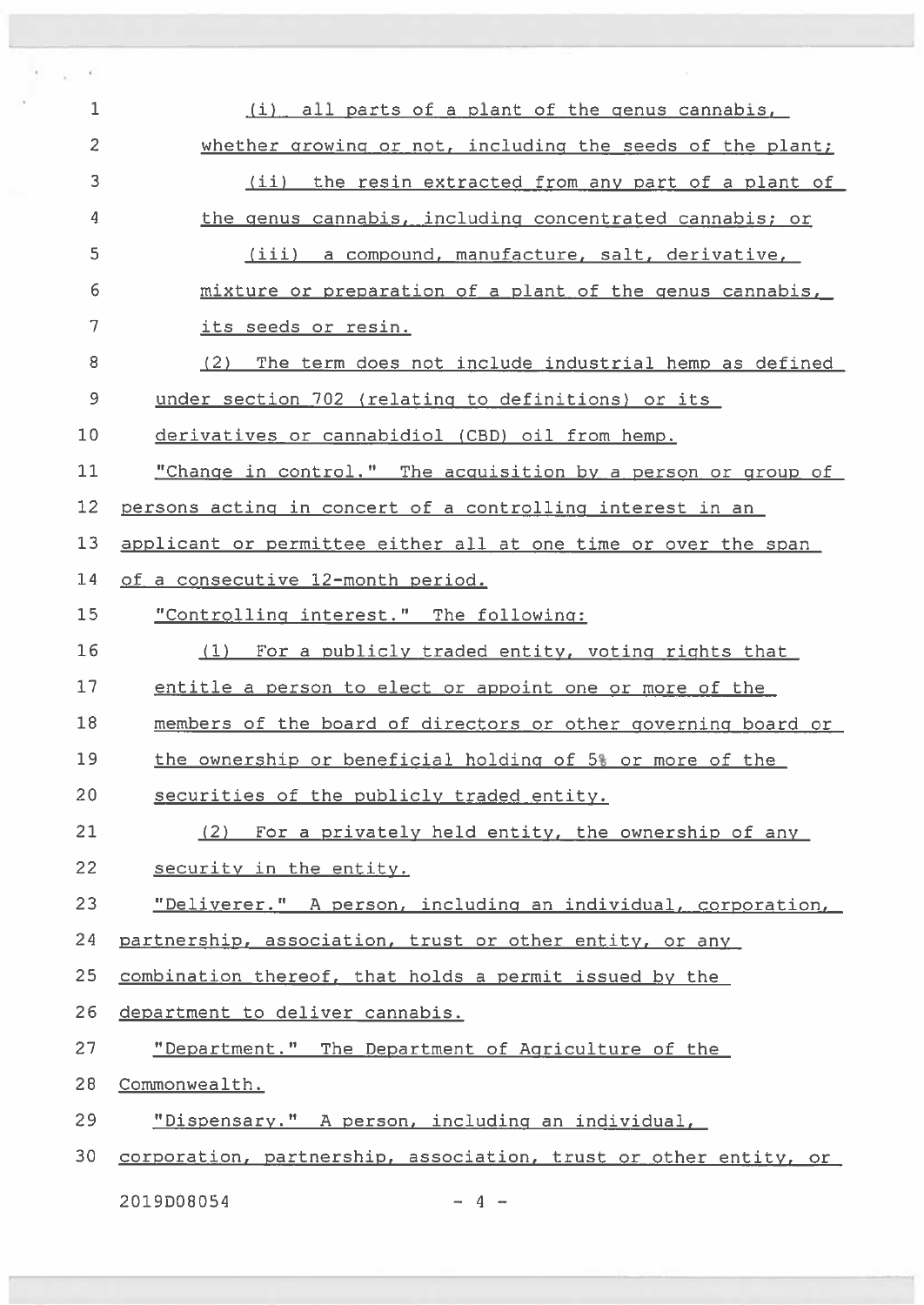| 1  | any combination thereof, that holds a permit issued by the       |
|----|------------------------------------------------------------------|
| 2  | department to dispense cannabis.                                 |
| 3  | "Financial backer." An investor, mortgagee, bondholder, note     |
| 4  | holder or other source of equity, capital or other assets. The   |
| 5  | term does not include a financial institution.                   |
| 6  | "Financial institution." A bank, national banking                |
| 7  | association, bank and trust company, trust company, savings and  |
| 8  | loan association, building and loan association, mutual savings  |
| 9  | bank, credit union or savings bank.                              |
| 10 | "Fund." The Adult-Use Cannabis Fund established under            |
| 11 | Subchapter H (relating to Adult-Use Cannabis Fund).              |
| 12 | "Grant program." The Adult-Use Cannabis Grant Program            |
| 13 | established under Subchapter E (relating to Adult-Use Cannabis   |
| 14 | Grant Program).                                                  |
| 15 | "Grower." A person, including an individual, corporation,        |
| 16 | partnership, association, trust or other entity, or any          |
| 17 | combination thereof, that holds a permit issued by the           |
| 18 | department to grow cannabis.                                     |
| 19 | "Homegrower." An individual who holds a permit issued by the     |
| 20 | department to grow cannabis in the person's home for personal    |
| 21 | use.                                                             |
| 22 | "Microgrower." A person who holds a permit issued by the         |
| 23 | department to grow cannabis in the person's home with the intent |
| 24 | to sell the cannabis to a processor or dispensary.               |
| 25 | "Permit." An authorization issued by the department to           |
| 26 | conduct activities under this chapter.                           |
| 27 | "Permittee." A person, including an individual, corporation,     |
| 28 | partnership, association, trust or other entity, or any          |
| 29 | combination thereof, that holds a permit issued by the           |
| 30 | department.                                                      |
|    |                                                                  |

 $2019D08054$  - 5 -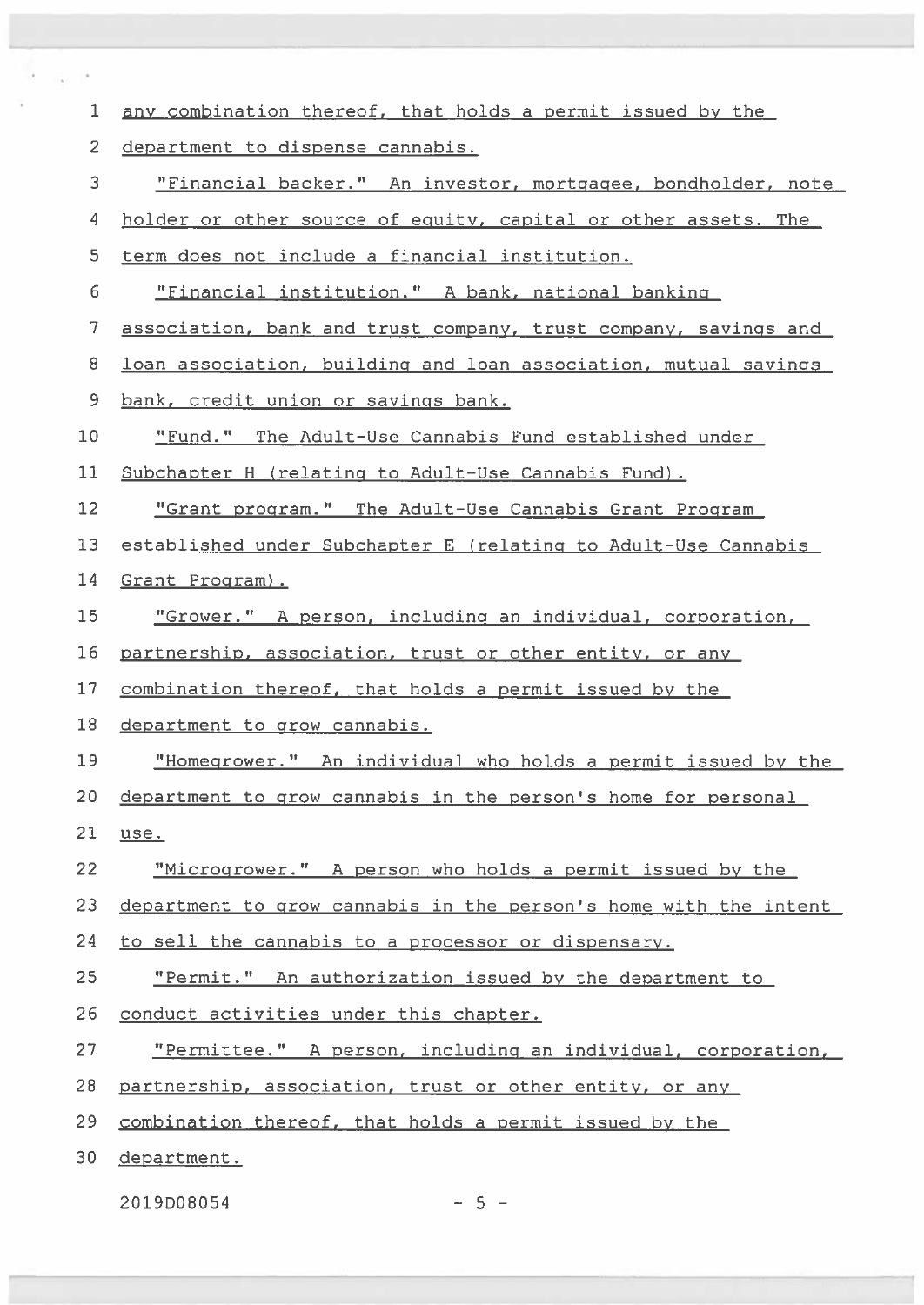| $\mathbf 1$    | "Principal." An officer, director or person that directly        |
|----------------|------------------------------------------------------------------|
| $\overline{c}$ | owns a beneficial interest in or ownership of the securities of  |
| 3              | an applicant or permittee, a person that has a controlling       |
| 4              | interest in an applicant or permittee or that has the ability to |
| 5              | elect the majority of the board of directors of an applicant or  |
| 6              | permittee or otherwise control an applicant or permittee. The    |
| 7              | term does not include a financial institution.                   |
| 8              | "Processor." A person, including an individual, corporation,     |
| 9              | partnership, association, trust or other entity, or any          |
| 10             | combination thereof, that holds a permit issued by the           |
| 11             | department to process cannabis.                                  |
| 12             | "Secretary." The Secretary of Agriculture of the                 |
| 13             | Commonwealth.                                                    |
| 14             | "Security." As defined in section 102(t) of the act of           |
| 15             | December 5, 1972 (P.L.1280, No.284), known as the Pennsylvania   |
| 16             | Securities Act of 1972.                                          |
| 17             | "Seed-to-sale_tracking_system." An_electronic_inventory_         |
| 18             | tracking system accessible by the department which               |
| 19             | electronically tracks cannabis possessed by permittees.          |
| 20             | "Use lounge." A space, determined by the department, in          |
| 21             | which individuals may use cannabis which the individuals have    |
| 22             | brought to the space. The space may be public or private and may |
| 23             | be owned by a person, including an individual, corporation,      |
| 24             | partnership, association, trust, government or other entity, or  |
| 25             | any combination thereof. The space may be shared with, attached  |
| 26             | to or adjacent to a dispensary, in which case the dispensary may |
| 27             | require that patrons of the use lounge use only cannabis sold by |
| 28             | the dispensary while on the use lounge's premises.               |
| 29             | SUBCHAPTER B                                                     |
| 30             | REGULATION OF USE                                                |
|                |                                                                  |

20l9D08054 — 6 —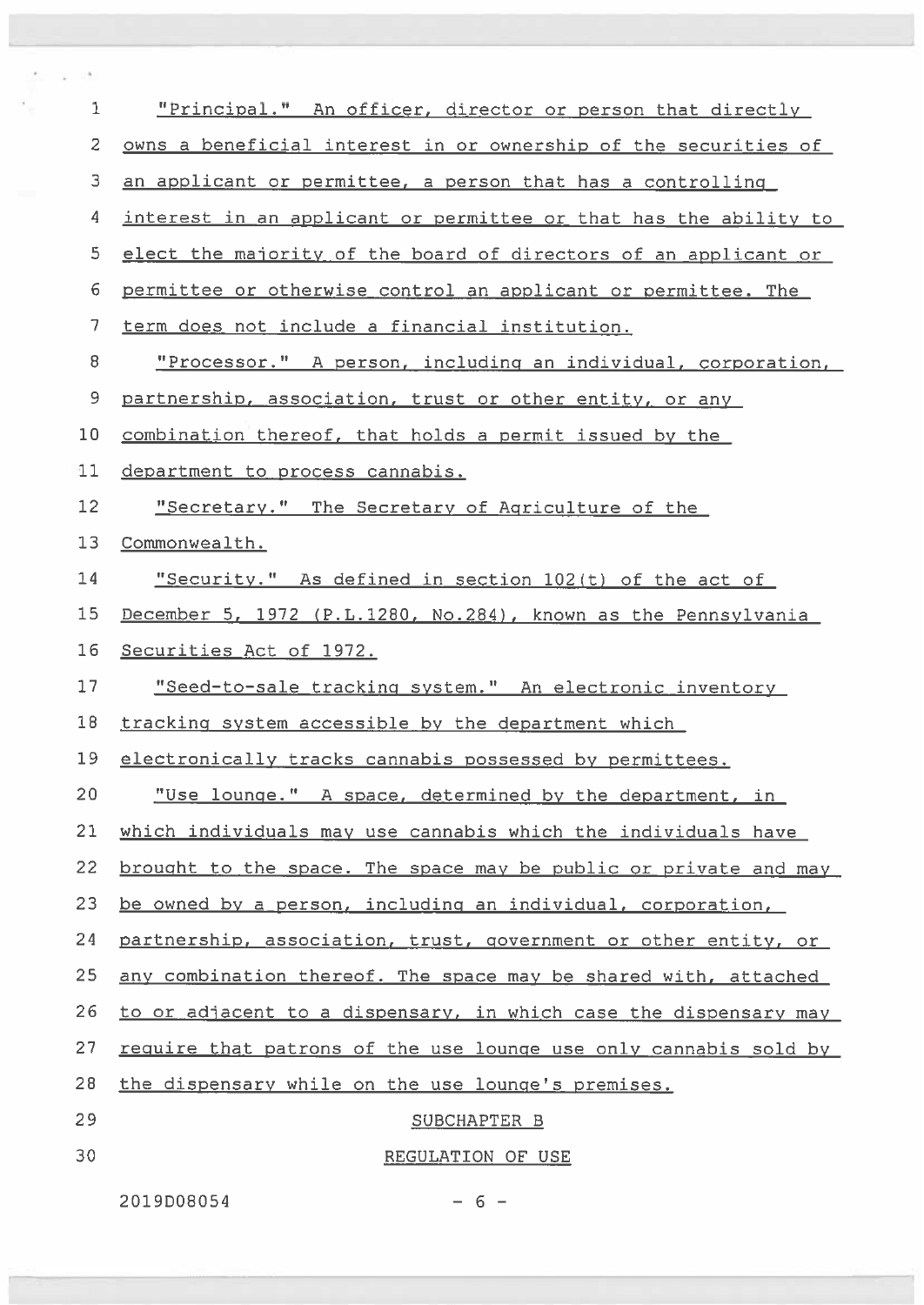| $\mathbf 1$    | Sec.                                                             |
|----------------|------------------------------------------------------------------|
| $\overline{2}$ | 1004. Adult-use of cannabis.                                     |
| 3              | § 1004. Adult-use of cannabis.                                   |
| 4              | General rule.--An individual over 21 years of age may<br>(a)     |
| 5              | engage in the use of cannabis in this Commonwealth.              |
| 6              | (b)<br>Using cannabis.--The use of cannabis includes, but is     |
| 7              | not limited to, eating cannabis, smoking cannabis, vaporizing    |
| 8              | cannabis, rubbing cannabis on one's skin and any other method of |
| 9              | consuming cannabis.                                              |
| 10             | Public use prohibited.--Use of cannabis in public is<br>(C)      |
| 11             | prohibited. This subsection shall not prohibit a use lounge from |
| 12             | allowing cannabis to be brought onto or used on its premises by  |
| 13             | an individual over 21 years of age.                              |
| 14             | SUBCHAPTER C                                                     |
| 15             | PERMITS                                                          |
| 16             | Sec.                                                             |
| 17             | 1005. Issuance of permits.                                       |
| 18             | 1006. Duty to report.                                            |
| 19             | 1007.<br>Processing of permit applications and renewals.         |
| 20             | 1008.<br>Suspension or revocation.                               |
| 21             | 1009.<br>Nontransferability and revocability.                    |
| 22             | 1010. Requlation of industry.                                    |
| 23             | \$ 1005. Issuance of permits.                                    |
| 24             | General rule.--The department may issue a permit to an<br>(a)    |
| 25             | applicant that has applied to the department to act as any of    |
| 26             | the following:                                                   |
| 27             | (1)<br>Grower.                                                   |
| 28             | (2)<br>Homegrower.                                               |
| 29             | (3)<br>Microgrower.                                              |
| 30             | (4)<br>Processor.                                                |
|                |                                                                  |

2019008054 — 7 —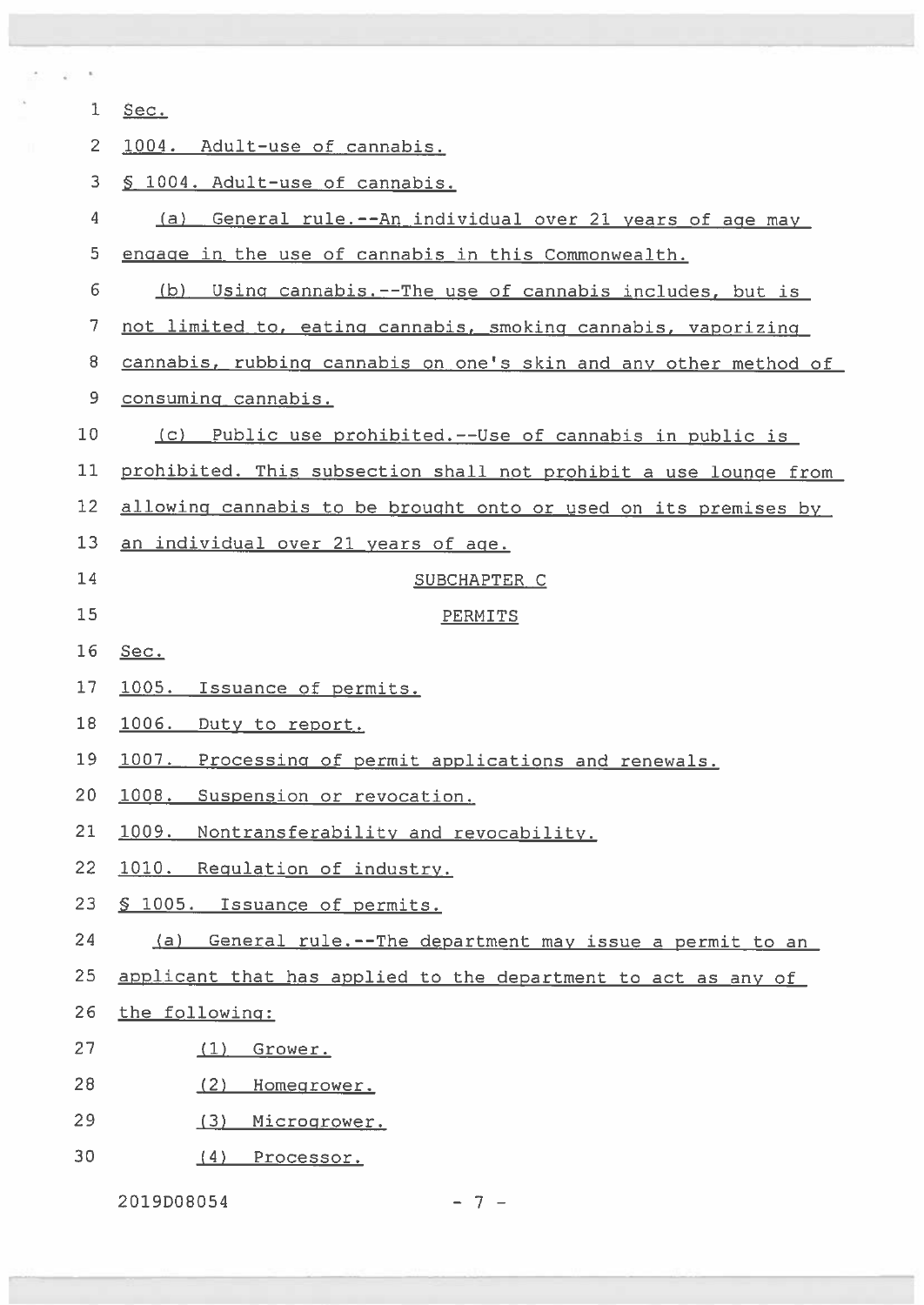| 1              | (5)<br>Dispensary.                                              |
|----------------|-----------------------------------------------------------------|
| $\overline{2}$ | (6)<br>Deliverer.                                               |
| 3              | $(7)$ Use lounge.                                               |
| 4              | Form. -- The application for a permit under this section<br>(b) |
| 5              | shall be on a form prescribed by the department.                |
| 6              | Application for growers, processors and dispensaries.--<br>(C)  |
| $\overline{7}$ | An application submitted by a grower, processor or dispensary   |
| 8              | shall include:                                                  |
| 9              | Verification of all principals, operators and<br>(1)            |
| 10             | financial backers.                                              |
| 11             | A description of responsibilities as a principal,<br>(2)        |
| 12             | operator or financial backer.                                   |
| 13             | (3)<br>Any release necessary to obtain information from         |
| 14             | governmental agencies, employers and other organizations.       |
| 15             | Details relating to a similar license, permit or<br>(4)         |
| 16             | other authorization obtained in another jurisdiction,           |
| 17             | including any suspensions, revocations or discipline in that    |
| 18             | jurisdiction.                                                   |
| 19             | (5) A statement that the applicant:                             |
| 20             | (i) Possesses the ability to obtain in an                       |
| 21             | expeditious manner the right to use sufficient land,            |
| 22             | buildings and other premises and equipment to properly          |
| 23             | carry on the activity described in the application and          |
| 24             | any proposed location for a facility.                           |
| 25             | (ii) Is able to maintain effective security and                 |
| 26             | control to prevent diversion, abuse and other illegal           |
| 27             | conduct relating to cannabis.                                   |
| 28             | (iii) Is able to comply with all applicable laws and            |
| 29             | requlations relating to activities under this chapter.          |
| 30             | The name, residential address and title of each<br>(6)          |
|                |                                                                 |

20l9D08054

— 8 —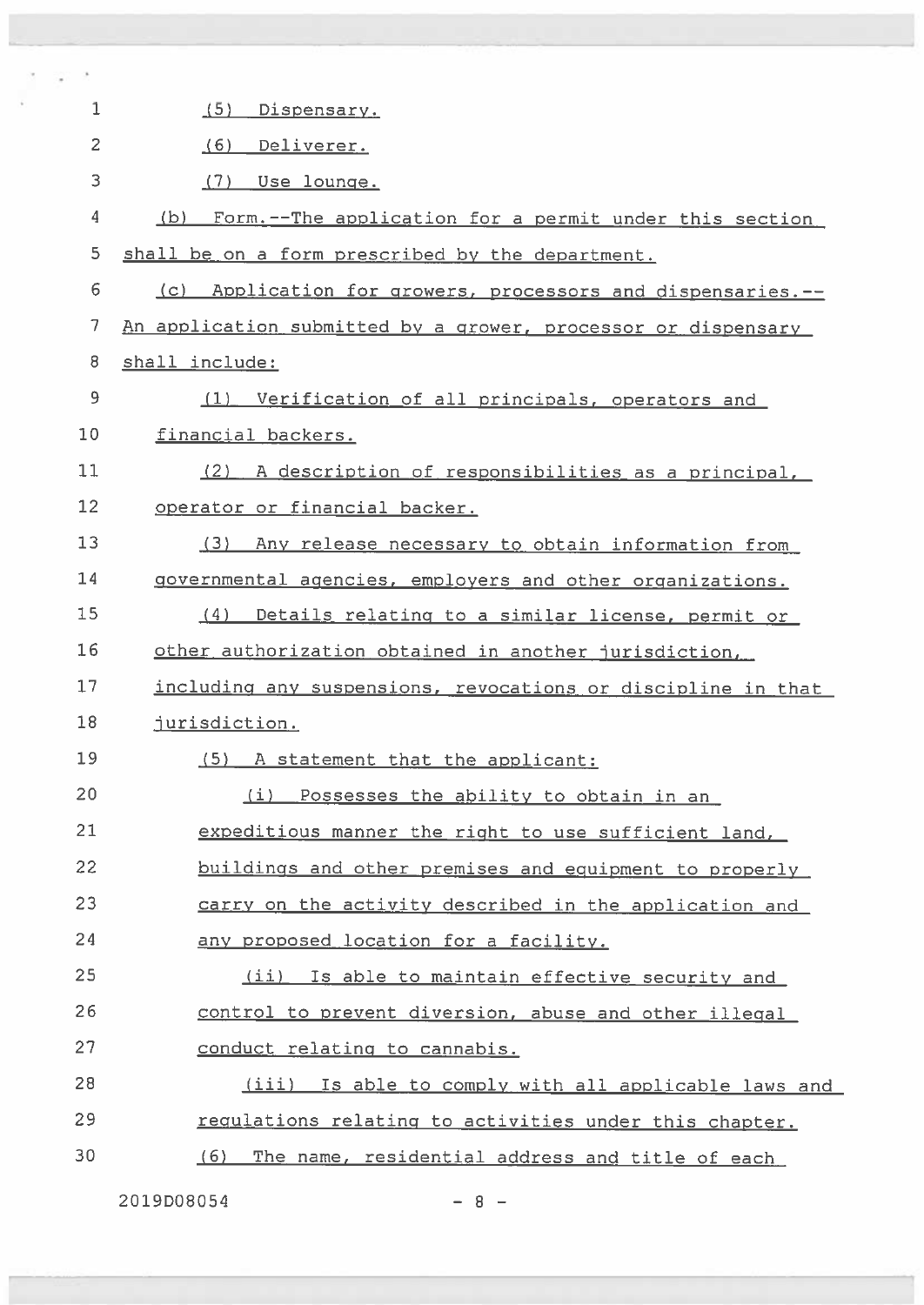| 1              | financial backer and principal associated with the applicant.   |
|----------------|-----------------------------------------------------------------|
| 2              | Each individual, or lawful representative of a legal entity,    |
| 3              | shall submit an affidavit with the application providing any    |
| 4              | position of management or ownership during the preceding 10     |
| 5              | years of a controlling interest in any other business,          |
| 6              | located inside or outside this Commonwealth, manufacturing or   |
| $\overline{7}$ | distributing controlled substances.                             |
| 8              | (7)<br>Notice that a false statement made in the                |
| 9              | application is punishable under the applicable provisions of    |
| 10             | 18 Pa.C.S. Ch. 49 (relating to falsification and                |
| 11             | intimidation).                                                  |
| 12             | (8) A description of the location at which and space in         |
| 13             | which the applicant intends to operate. If the applicant is     |
| 14             | applying for a grower permit, the applicant shall explain       |
| 15             | whether it will grow cannabis in an indoor space or an          |
| 16             | outdoor space.                                                  |
| 17             | (9) Any other information the department may require.           |
| 18             | Application for homegrowers. -- An application submitted<br>(d) |
| 19             | by a homegrower shall include:                                  |
| 20             | Any release necessary to obtain information from<br>(1)         |
| 21             | governmental agencies, employers and other organizations.       |
| 22             | Details relating to a similar license, permit or<br>(2)         |
| 23             | other authorization obtained in another jurisdiction,           |
| 24             | including any suspensions, revocations or discipline in that    |
| 25             | jurisdiction.                                                   |
| 26             | (3) A statement that the applicant is able to comply            |
| 27             | with all applicable laws and requlations relating to            |
| 28             | activities under this chapter.                                  |
| 29             | Notice that a false statement made in the<br>(4)                |
| 30             | application is punishable under the applicable provisions of    |
|                |                                                                 |

 $2019D08054$  - 9 -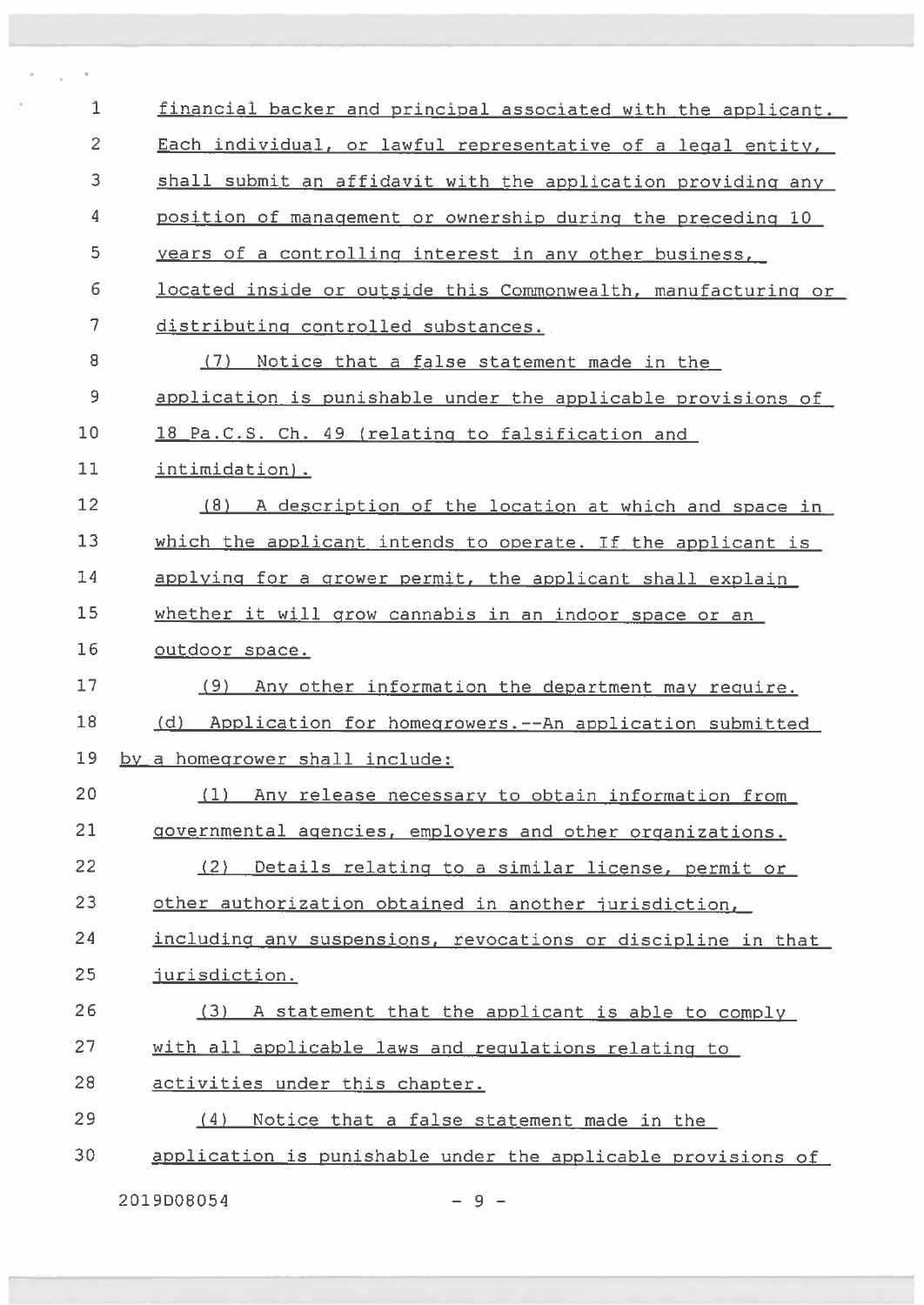| 1  | 18 Pa.C.S. Ch. 49.                                                |
|----|-------------------------------------------------------------------|
| 2  | (5) Any other information the department may require.             |
| 3  | (e) Application for microgrowers.--An application submitted       |
| 4  | by a microgrower shall include:                                   |
| 5  | (1) Any release necessary to obtain information from              |
| 6  | governmental agencies, employers and other organizations.         |
| 7  | (2)<br>Details relating to a similar license, permit or           |
| 8  | other authorization obtained in another jurisdiction,             |
| 9  | including any suspensions, revocations or discipline in that      |
| 10 | jurisdiction.                                                     |
| 11 | (3) A statement that the applicant is able to comply              |
| 12 | with all applicable Commonwealth laws and requlations             |
| 13 | relating to activities under this chapter.                        |
| 14 | Notice that a false statement made in the<br>(4)                  |
| 15 | application is punishable under the applicable provisions of      |
| 16 | 18 Pa.C.S. Ch. 49.                                                |
| 17 | A description of the location at which and space in<br>(5)        |
| 18 | which the applicant intends to operate.                           |
| 19 | Any other information the department may require.<br>(6)          |
| 20 | Application for deliverers. -- An application submitted by<br>(f) |
| 21 | a deliverer shall include:                                        |
| 22 | Verification of all principals, operators and<br>(1)              |
| 23 | financial backers.                                                |
| 24 | A description of responsibilities as a principal,<br>(2)          |
| 25 | operator or financial backer.                                     |
| 26 | Any release necessary to obtain information from<br>(3)           |
| 27 | governmental agencies, employers and other organizations.         |
| 28 | (4)<br>Details relating to a similar license, permit or           |
| 29 | other authorization obtained in another jurisdiction,             |
| 30 | including any suspensions, revocations or discipline in that      |
|    | 2019D08054<br>$-10 -$                                             |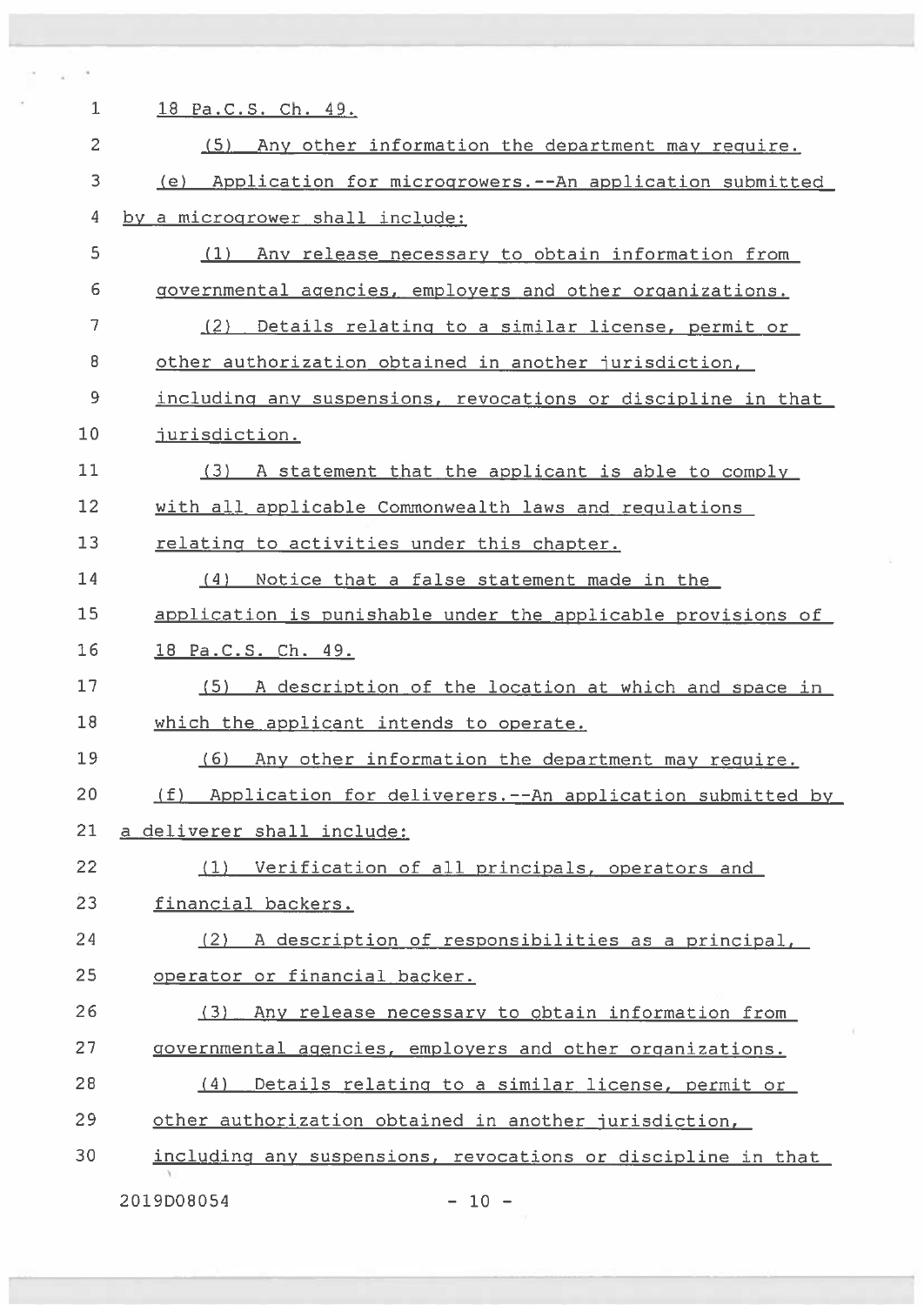| 1  | jurisdiction.                                                |
|----|--------------------------------------------------------------|
| 2  | (5)<br>A statement that the applicant is able to comply      |
| 3  | with all applicable Commonwealth laws and requlations        |
| 4  | relating to activities under this chapter.                   |
| 5  | (6)<br>Notice that a false statement made in the             |
| 6  | application is punishable under the applicable provisions of |
| 7  | 18 Pa.C.S. Ch. 49.                                           |
| 8  | (7)<br>Any other information the department may require.     |
| 9  | (q) Application for use lounges.--An application for a use   |
| 10 | lounge shall include:                                        |
| 11 | (1) Verification of all principals, operators and            |
| 12 | financial backers.                                           |
| 13 | (2) A description of responsibilities as a principal,        |
| 14 | operator or financial backer.                                |
| 15 | (3)<br>Any release necessary to obtain information from      |
| 16 | governmental agencies, employers and other organizations.    |
| 17 | (4)<br>Details relating to a similar license, permit or      |
| 18 | other authorization obtained in another jurisdiction,        |
| 19 | including any suspensions, revocations or discipline in that |
| 20 | jurisdiction.                                                |
| 21 | (5) A statement that the applicant:                          |
| 22 | (i) Possesses the ability to obtain in an                    |
| 23 | expeditious manner the right to use sufficient land,         |
| 24 | buildings and other premises and equipment to properly       |
| 25 | carry on the activity described in the application and       |
| 26 | any proposed location for a facility.                        |
| 27 | (ii) Is able to maintain effective security and              |
| 28 | control to prevent diversion, abuse and other illegal        |
| 29 | conduct relating to cannabis.                                |
| 30 | (iii) Is able to comply with all applicable laws and         |

2019008054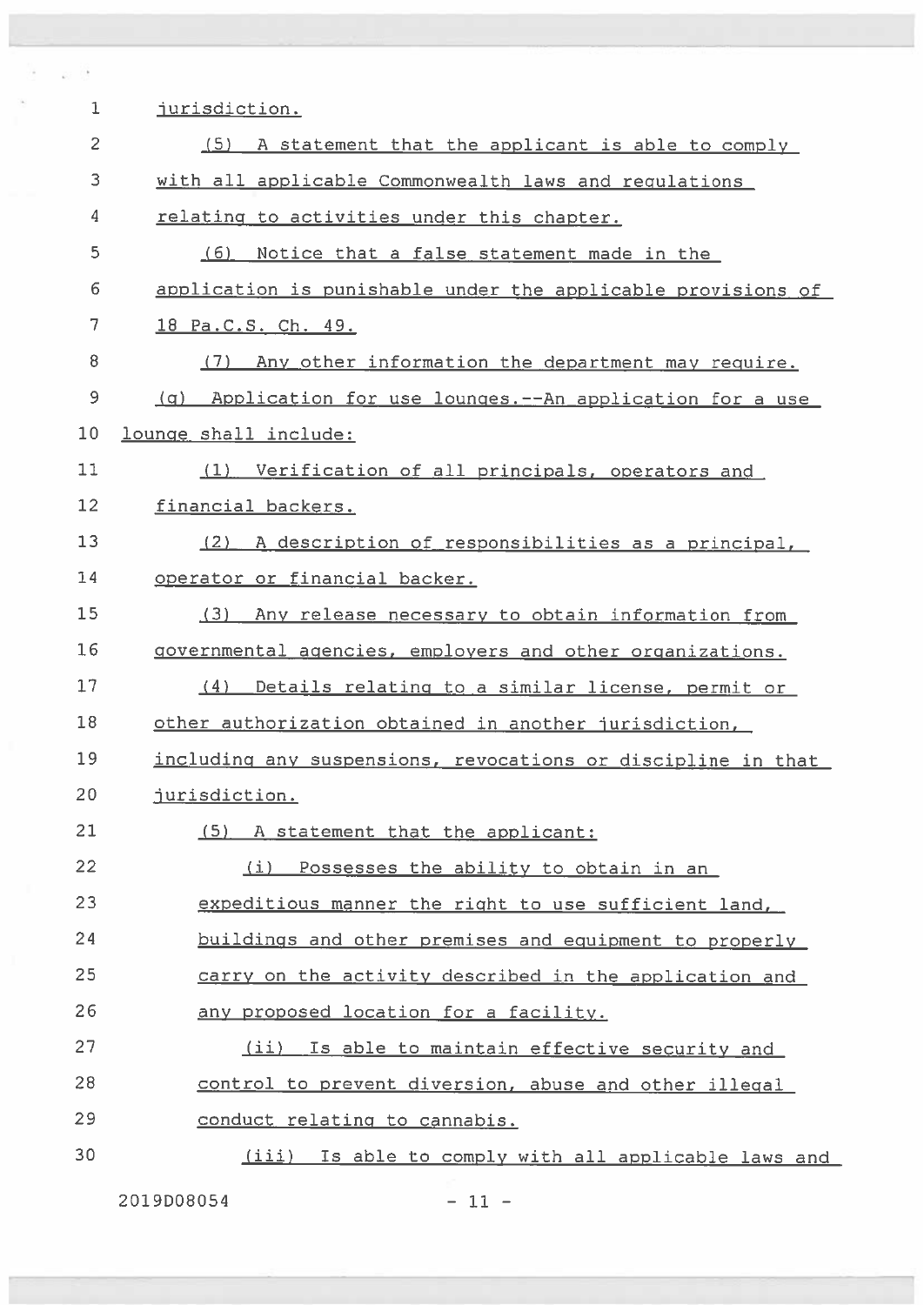| $\mathbf{1}$   | requlations relating to activities under this chapter.           |
|----------------|------------------------------------------------------------------|
| $\overline{2}$ | (6)<br>The name, residential address and title of each           |
| 3              | financial backer and principal associated with the applicant.    |
| 4              | Each individual, or lawful representative of a legal entity,     |
| 5              | shall submit an affidavit with the application providing any     |
| 6              | position of management or ownership during the preceding 10      |
| 7              | years of a controlling interest in any other business,           |
| 8              | located inside or outside this Commonwealth, manufacturing or    |
| 9              | distributing controlled substances.                              |
| 10             | (7)<br>Notice that a false statement made in the                 |
| 11             | application is punishable under the applicable provisions of     |
| 12             | 18 Pa.C.S. Ch. 49.                                               |
| 13             | (8) A description of the location at which and space in          |
| 14             | which the applicant intends to operate.                          |
| 15             | (9) Any other information the department may require.            |
| 16             | \$ 1006. Duty to report and submit to inspection.                |
| 17             | An applicant for a permit under section 1005 (relating to        |
| 18             | issuance of permits) and a permittee shall be under a continuing |
| 19             | duty to do all of the following:                                 |
| 20             | Report to the department any change in facts or<br>(1)           |
| 21             | circumstances reflected in the application or permit or any      |
| 22             | newly discovered or occurring fact or circumstance which is      |
| 23             | required to be included in the application, including a          |
| 24             | change in control of the applicant or permittee.                 |
| 25             | (2) Submit to announced or unannounced inspections by            |
| 26             | the department of the facilities related to the application      |
| 27             | or the permit.                                                   |
| 28             | § 1007. Processing of permit applications and renewals.          |
| 29             | (a) General rule.--The department may issue or deny a permit     |
| 30             | under section 1005 (relating to issuance of permits). In         |
|                |                                                                  |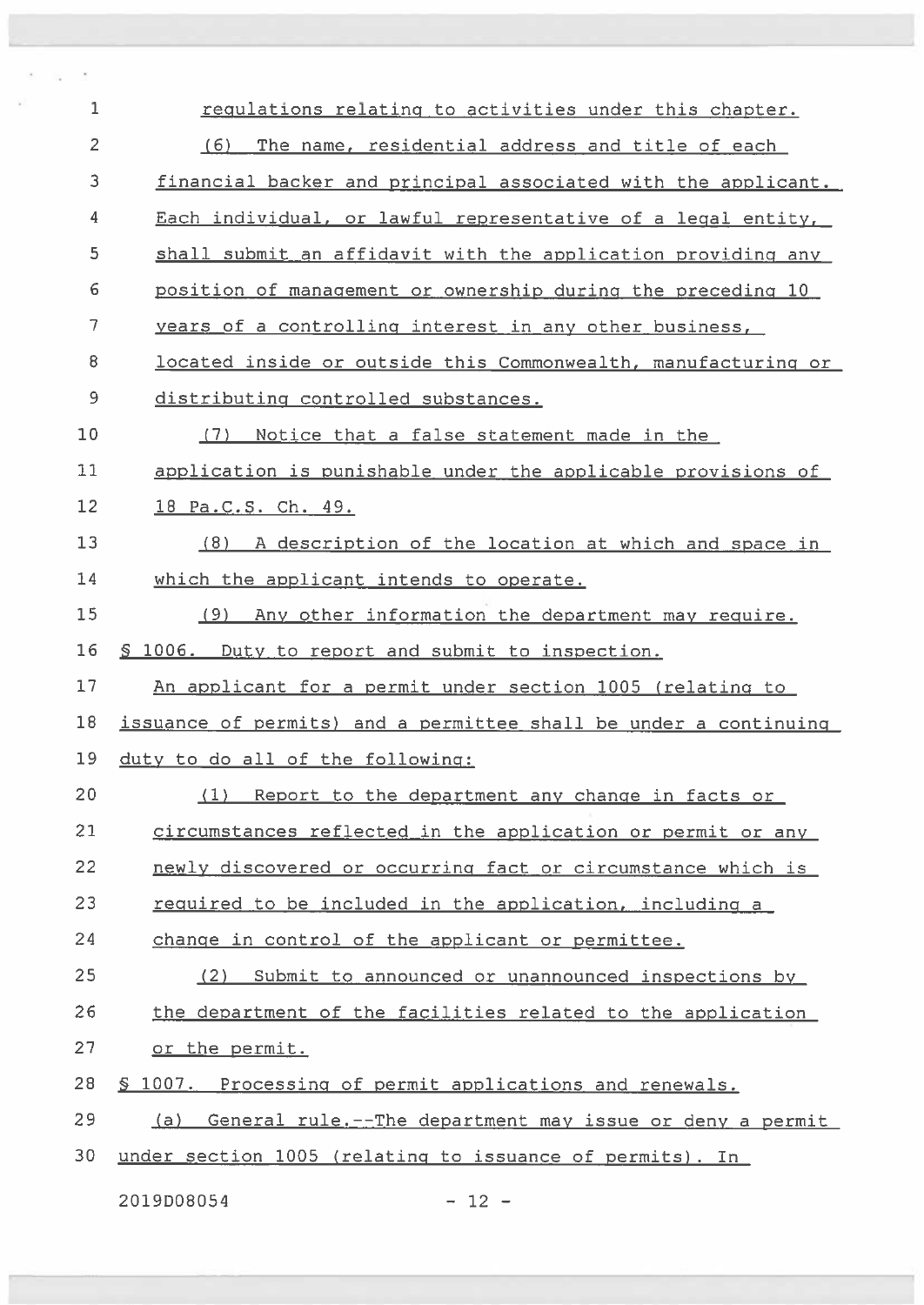| deciding whether to issue or deny a permit, the department shall |
|------------------------------------------------------------------|
| consider only if:                                                |
| The application is truthful.<br>(1)                              |
| (2)<br>The application is complete.                              |
| (3)<br>The application fulfills the requirements of this         |
| chapter.                                                         |
| The applicant has a previous history in this<br>(4)              |
| Commonwealth or in another jurisdiction of suspension,           |
| revocation or discipline related to a license, permit or         |
| other authorization that is similar to the permit for which      |
| the applicant is applying.                                       |
| (b) Notice of denial.--If the department denies an               |
| application for a permit, the department shall notify the        |
| applicant in writing within 30 days of the denial and provide to |
| the applicant an explanation of the department's basis for the   |
| denial.                                                          |
| (c) Previous denial.--A previous denial by the department of     |
| an application for a permit shall not preclude an applicant from |
| applying for another permit.                                     |
| (d) Other permit.--In deciding whether to issue or deny a        |
| permit application, the department may not consider if the       |
| applicant holds a permit issued by the Department of Health      |
| under the act of April 17, 2016 (P.L.84, No.16), known as the    |
| Medical Marijuana Act.                                           |
| Permit renewal. -- The department shall create a permit<br>(e)   |
| renewal application and renew a permit unless the department     |
| determines that the applicant is unlikely to comply with the     |
| applicable laws of this Commonwealth.                            |
| (f)<br>Processor tiers.--In issuing a processor permit, the      |
| department shall determine if the permit being issued is a Tier  |
|                                                                  |

2019 DO 8 0 54 — 13 —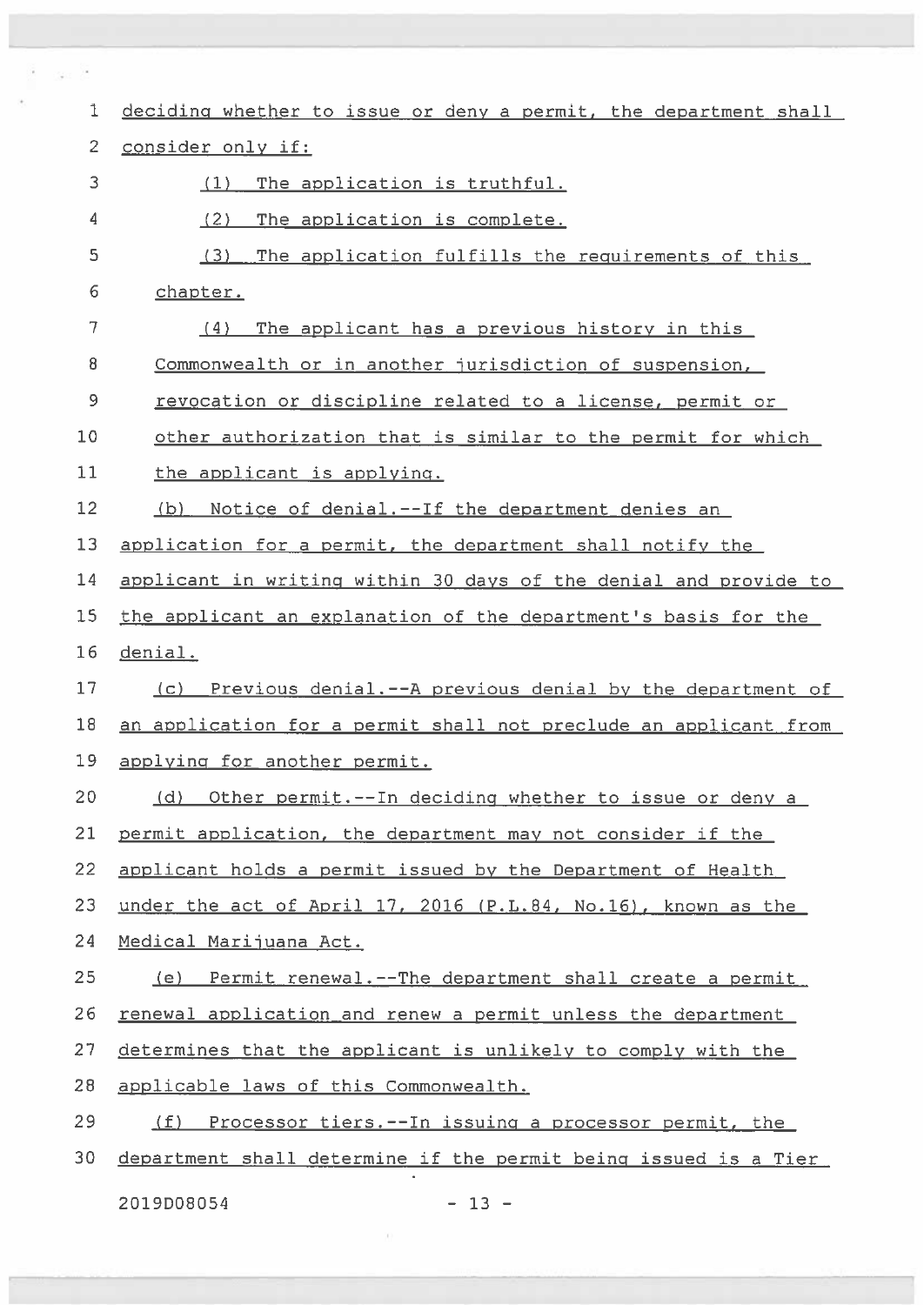| $\mathbf{1}$   | A Processor Permit or a Tier B Processor Permit and notify the |
|----------------|----------------------------------------------------------------|
| $\overline{2}$ | applicant of the department's determination.                   |
| 3              | § 1008. Suspension or revocation.                              |
| 4              | The department may suspend or revoke a permit if the permit    |
| 5              | holder intentionally, knowingly, recklessly or negligently     |
| 6              | failed to comply with any Federal, State or local laws,        |
| 7              | regulations orders or ordinances.                              |
| 8              | § 1009. Nontransferability and revocability.                   |
| 9              | The following shall apply:                                     |
| 10             | (1) A permit issued under this chapter shall be                |
| 11             | nontransferable.                                               |
| 12             | (2)<br>The issuance or renewal of a permit shall be a          |
| 13             | revocable privilege.                                           |
| 14             | § 1010. Requlation of industry.                                |
| 15             | (a) Growers.--The following shall apply to permits for         |
| 16             | growers:                                                       |
| 17             | A grower applicant shall submit an application and<br>(1)      |
| 18             | an application fee of \$100,000 to the department. The permit  |
| 19             | may be renewed annually for a \$10,000 renewal fee.            |
|                |                                                                |
| 20             | (2)<br>An individual may not intentionally or knowingly        |
| 21             | have a business interest in more than one grower in this       |
| 22             | Commonwealth.                                                  |
| 23             | (3) A grower may grow cannabis in an outdoor space or an       |
| 24             | indoor space. A grower may not simultaneously grow cannabis    |
| 25             | in an indoor space and an outdoor space.                       |
| 26             | The total size of a grower's crop at any given time<br>(4)     |
| 27             | shall be no larger than 150,000 square feet of outdoor space   |
| 28             | or 60,000 square feet of indoor space unless the department    |
| 29             | modifies these limits under subsection (i).                    |
| 30             | A grower may sell cannabis to processors and<br>(5)            |

2019D08054 — 14 —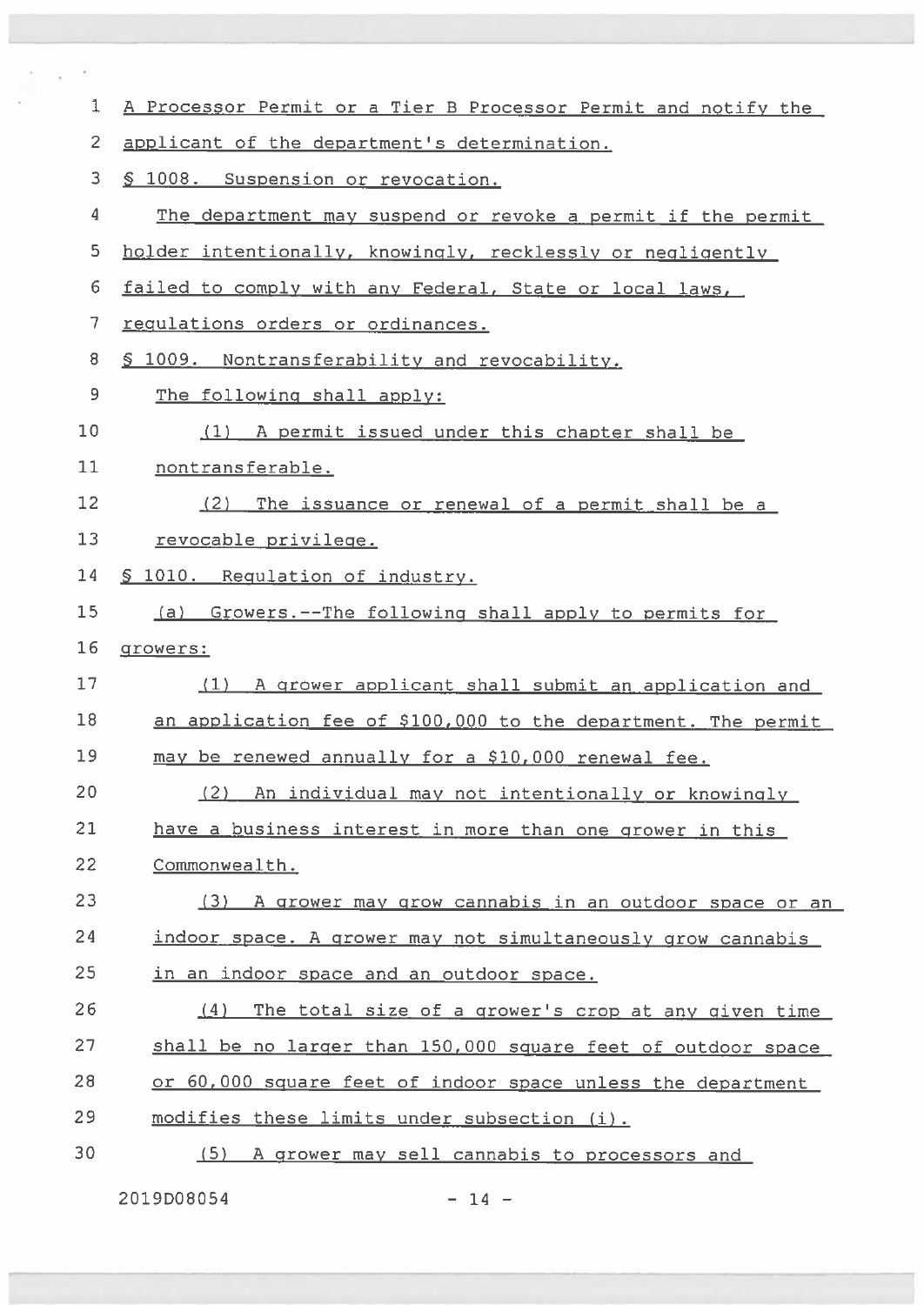| 1  | dispensaries.                                                  |
|----|----------------------------------------------------------------|
| 2  | (6) A grower shall maintain effective security,                |
| 3  | surveillance, recordkeeping, tracking and control to prevent   |
| 4  | diversion, abuse and other illegal conduct relating to         |
| 5  | cannabis.                                                      |
| 6  | (7)<br>The buildings used by the grower to conduct business    |
| 7  | operations shall within one year of becoming operational       |
| 8  | receive a silver, gold or platinum certification from the      |
| 9  | United States Green Building Council's Leadership in Energy    |
| 10 | and Environmental Design Green Building Rating System or two,  |
| 11 | three or four Globes under the Green Building Initiative's     |
| 12 | Green Globes Green Building Rating System.                     |
| 13 | (8) A grower shall disclose to a purchaser of the              |
| 14 | grower's cannabis information about the cannabis being         |
| 15 | purchased as required by the department.                       |
| 16 | (9) A grower may grow cannabis.                                |
| 17 | Microgrowers.--The following shall apply to permits for<br>(b) |
| 18 | microgrowers:                                                  |
| 19 | (1) Individuals may not intentionally or knowingly have        |
| 20 | a business interest in more than one microgrower in this       |
| 21 | Commonwealth.                                                  |
| 22 | A microgrower applicant shall submit an application<br>(2)     |
| 23 | and an application fee of \$250 to the department. The permit  |
| 24 | may be renewed annually for a \$250 renewal fee.               |
| 25 | (3) A microgrower may grow up to 150 cannabis plants           |
| 26 | simultaneously unless the department modifies this limit       |
| 27 | under subsection (i).                                          |
| 28 | A microgrower may only grow cannabis indoors in the<br>(4)     |
| 29 | home in which the microgrower lives.                           |
| 30 | A microgrower shall sell all of the cannabis which<br>(5)      |

2019D08054 — 15 —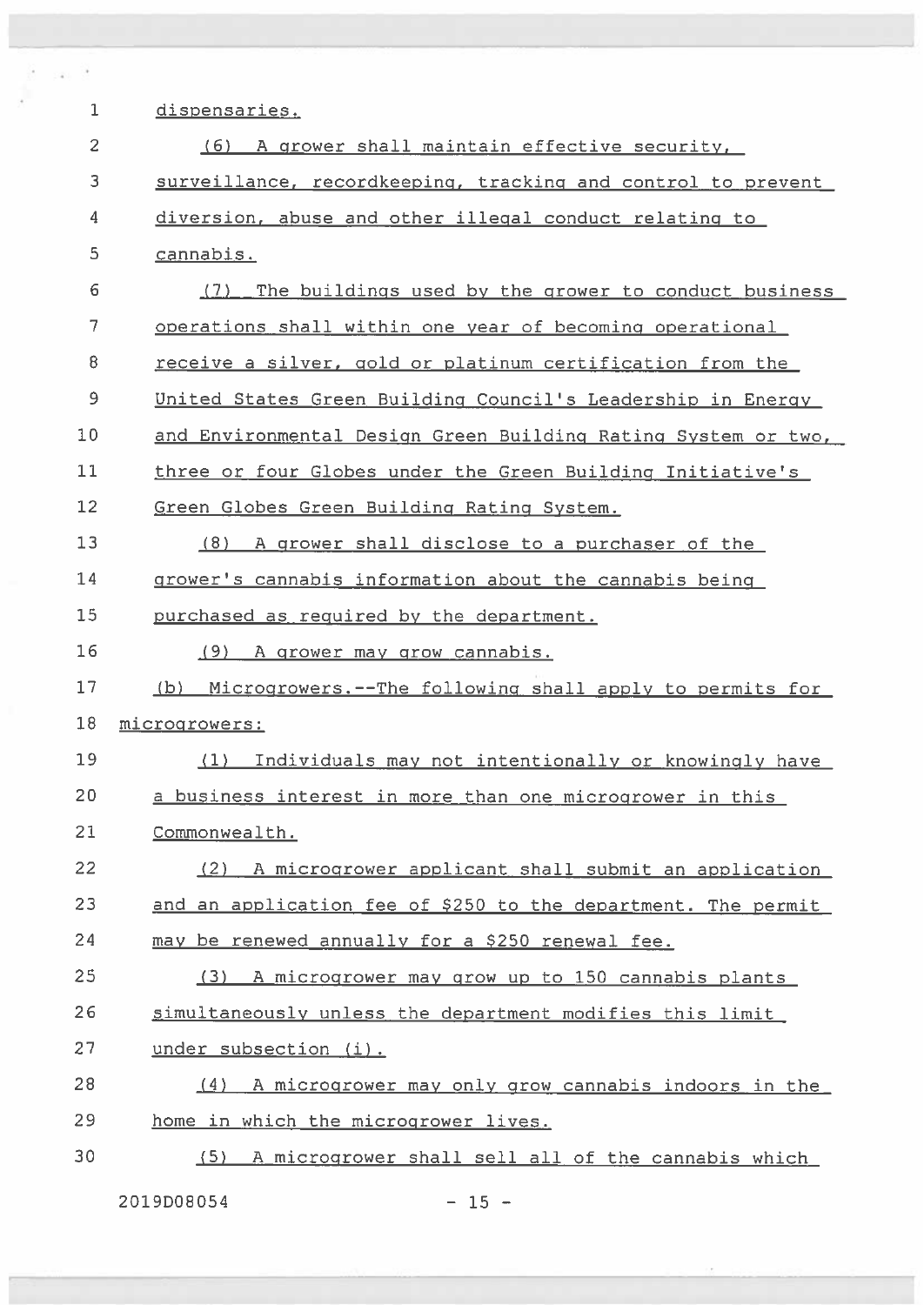| 1  | the microgrower grows to a processor or dispensary or the      |
|----|----------------------------------------------------------------|
| 2  | cannabis shall be destroyed by the microgrower. The cannabis   |
| 3  | may not be used by the microgrower.                            |
| 4  | (c) Homegrowers.--The following shall apply to permits for     |
| 5  | homegrowers:                                                   |
| 6  | (1) A homegrower applicant shall submit an application         |
| 7  | and an application fee of \$50 to the department. The permit   |
| 8  | may be renewed annually for a \$50 renewal fee.                |
| 9  | (2)<br>A homegrower may grow up to 10 cannabis plants          |
| 10 | simultaneously in the home in which the homegrower lives       |
| 11 | unless the department modifies this limit under subsection     |
| 12 | (i). A homegrower may also process his cannabis plants.        |
| 13 | (3)<br>The cannabis grown by the homegrower may be             |
| 14 | transferred for free to any other person that may legally use  |
| 15 | cannabis under this chapter. A homegrower may not sell or      |
| 16 | trade the cannabis that the homegrower grows in the            |
| 17 | homegrower's home.                                             |
| 18 | (4)<br>The cannabis grown or processed by the homegrower       |
| 19 | may be used in any private place unless otherwise prohibited.  |
| 20 | (5)<br>The cannabis grown or processed by the homegrower       |
| 21 | may be used in a use lounge unless otherwise prohibited.       |
| 22 | An individual may not have more than one homegrower<br>(6)     |
| 23 | permit.                                                        |
| 24 | (d) Processors.--The following shall apply to permits for      |
| 25 | processors:                                                    |
| 26 | (1)<br>Individuals may not intentionally or knowingly have     |
| 27 | a business interest in more than one processor.                |
| 28 | An applicant for a Tier A Processor Permit shall<br>(2)        |
| 29 | submit an application and an application fee of \$1,000 to the |
| 30 | department. The permit may be renewed annually for a \$1,000   |
|    |                                                                |

20l9D08054 — 16 —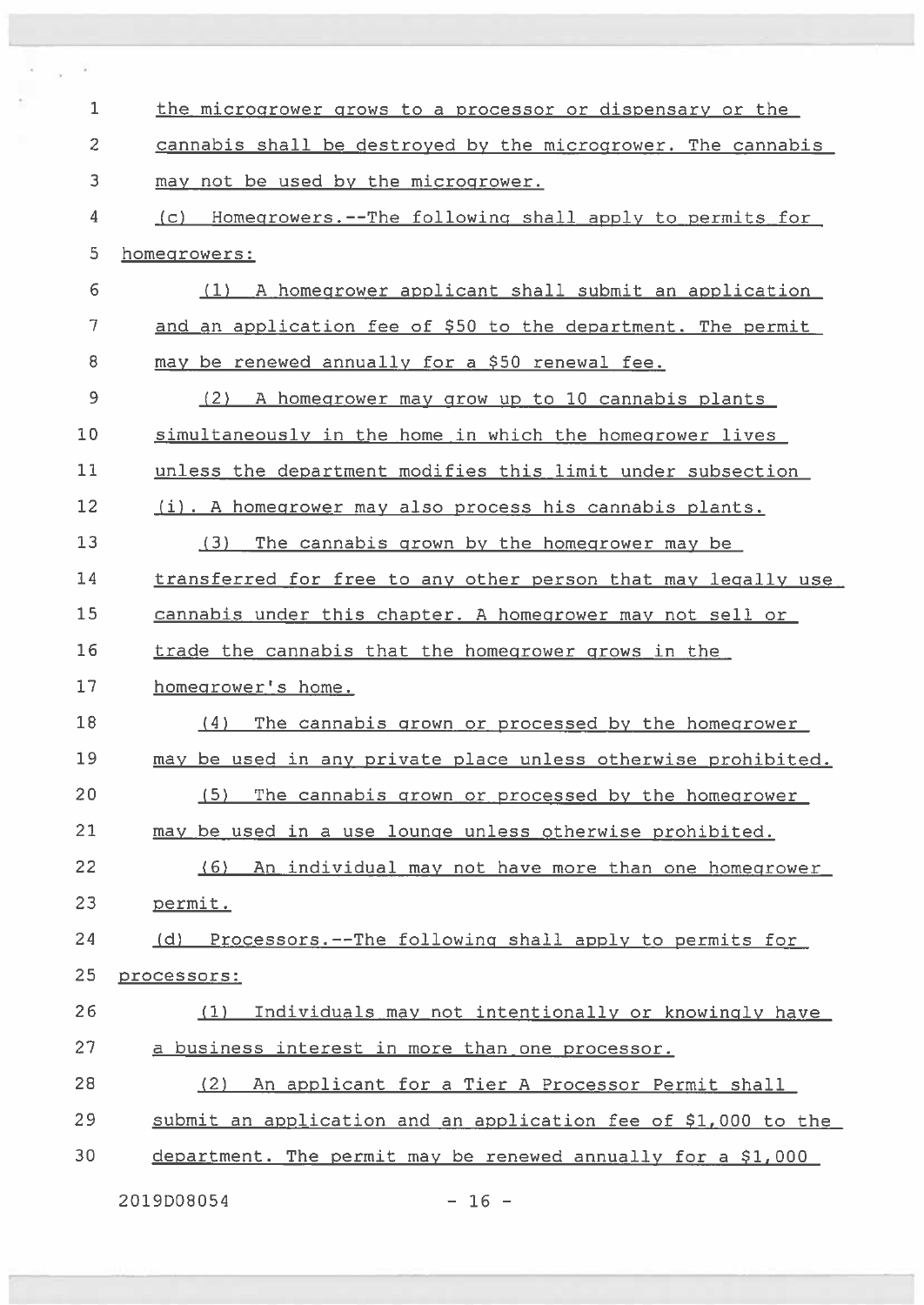| $\mathbf 1$    | renewal fee.                                                  |
|----------------|---------------------------------------------------------------|
| $\overline{c}$ | (3) An applicant for a Tier B Processor Permit shall          |
| 3              | submit an application and an application fee of \$30,000 to   |
| 4              | the department. The permit may be renewed annually for a      |
| 5              | \$10,000 renewal fee.                                         |
| 6              | (4) A processor may purchase cannabis from growers and        |
| 7              | microgrowers.                                                 |
| 8              | A processor may sell cannabis to dispensaries.<br>(5)         |
| 9              | The buildings used by the processor to conduct<br>(6)         |
| 10             | business operations shall within one year of becoming         |
| 11             | operational receive a silver, gold or platinum certification  |
| 12             | from the United States Green Building Council's Leadership in |
| 13             | Energy and Environmental Design Green Building Rating System  |
| 14             | or two, three or four Globes under the Green Building         |
| 15             | Initiative's Green Globes Green Building Rating System.       |
| 16             | The following shall apply:<br>(7)                             |
| 17             | A processor holding a Tier A Processor Permit<br>(i)          |
| 18             | may purchase up to 25 pounds of cannabis on a wholesale       |
| 19             | basis annually unless the department modifies this limit      |
| 20             | under subsection (i).                                         |
| 21             | (ii) A processor holding a Tier B Processor Permit            |
| 22             | may purchase any amount of cannabis on a wholesale basis      |
| 23             | annually unless the department modifies this limit under      |
| 24             | subsection (i).                                               |
| 25             | (8) The following shall apply:                                |
| 26             | A processor holding a Tier A Processor Permit<br>(i)          |
| 27             | shall maintain minimum security protocols designed to         |
| 28             | prevent illegal diversion of cannabis.                        |
| 29             | (ii) A processor holding a Tier B Processor Permit            |
| 30             | shall maintain effective security, surveillance,              |
|                |                                                               |

2019008054 — 17 —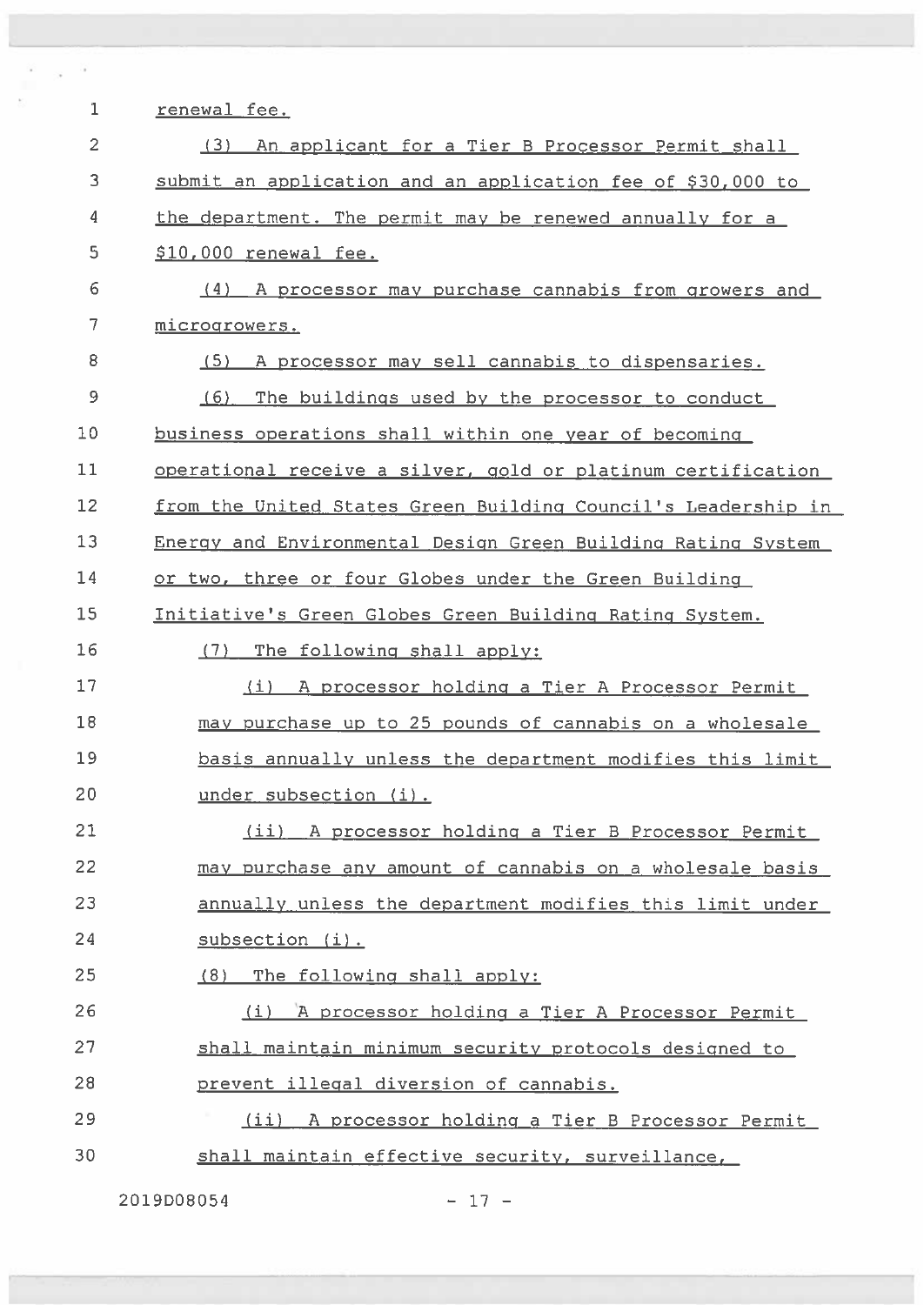| $\mathbf 1$    | recordkeeping, tracking and control to prevent diversion,   |
|----------------|-------------------------------------------------------------|
| $\overline{c}$ | abuse and other illegal conduct relating to cannabis.       |
| 3              | A processor shall disclose to a purchaser of the<br>(9)     |
| 4              | processor's cannabis information about the cannabis being   |
| 5              | purchased as required by the department.                    |
| 6              | (10) A processor may process cannabis.                      |
| 7              | (e) Dispensaries.--The following shall apply to permits for |
| 8              | dispensaries:                                               |
| $\mathsf 9$    | (1) A dispensary applicant shall submit an application      |
| 10             | and an application fee of \$5,000 to the department. The    |
| 11             | permit may be renewed annually for a \$5,000 renewal fee.   |
| 12             | (2)<br>Individuals may not intentionally or knowingly have  |
| 13             | a business interest in more than three dispensaries. This   |
| 14             | paragraph does not apply to an individual who:              |
| 15             | (i) has a delivery permit; and                              |
| 16             | (ii) does not have any other permit provided for            |
| 17             | under this chapter.                                         |
| 18             | (3) A dispensary may employ or contract with a              |
| 19             | deliverer.                                                  |
| 20             | (4) A dispensary may purchase cannabis from growers,        |
| 21             | processors and microgrowers.                                |
| 22             | (5) A dispensary may sell cannabis at retail to             |
| 23             | consumers who are at least 21 years of age.                 |
| 24             | (6) A dispensary that sells single-use vaporizers shall     |
| 25             | accept used single-use vaporizers and recycle them. A       |
| 26             | dispensary may not charge money for accepting single-use    |
| 27             | vaporizers or for recycling single-use vaporizers.          |
| 28             | (7) A dispensary shall utilize a system that effectively    |
| 29             | recalls products that the dispensary sells to consumers.    |
| 30             | (8)<br>The buildings used by the dispensary to conduct      |

2019008054

— 18 —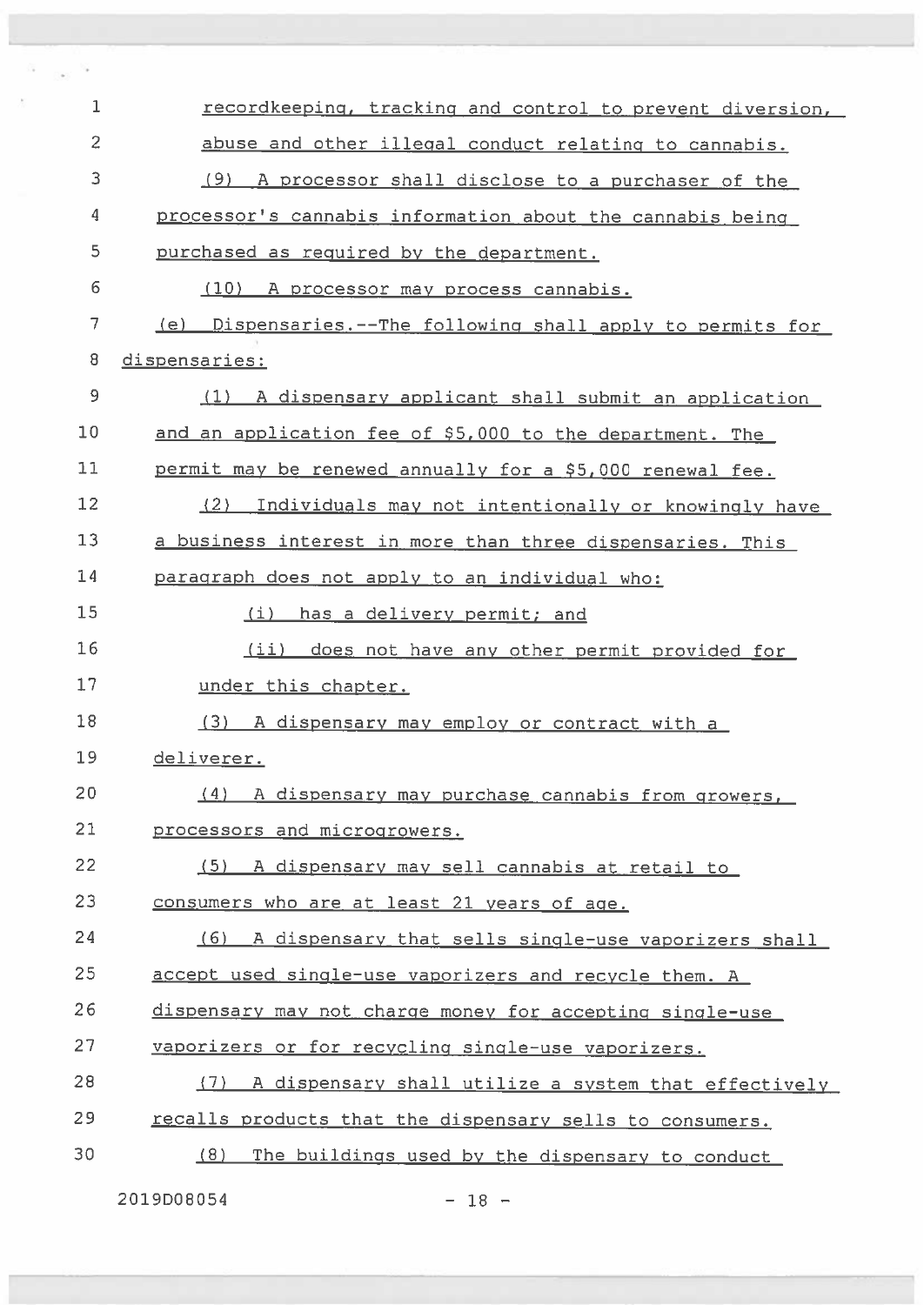business operations shall within one year of becoming operational receive <sup>a</sup> silver, gold or <sup>p</sup>latinum certification from the United States Green Building Council's Leadership in Energy and Environmental Design Green Building Rating System or two, three or four Globes under the Green Building Initiative's Green Globes Green Building Rating System. (9) <sup>A</sup> dispensary may hold <sup>a</sup> use lounge permit. <sup>A</sup> 8 dispensary that holds a use lounge permit may operate a use 9 lounge that is shared with, attached to or adjacent to the 10 dispensary, in which case the dispensary may require that patrons of the use lounce use only cannabis sold by the 12 dispensary while on the use lounge's premises. (10) (i) Notwithstanding any provision of the act of April 17, 2016 (P.L.84. No.16), known as the Medical 15 Marijuana Act, to the contrary, a dispensary may: (A) hold <sup>a</sup> dispensary permit as provided under 17 the Medical Marijuana Act; and (B) combine the retail environments of its dispensary and medical cannabis dispensary and sell both adult—use cannabis and medical cannabis from the same location, building and point of sale terminal. (ii) An arrangement under this paragraph shall not preclude <sup>a</sup> medical cannabis dispensary permittee from its obligations under the Medical Marijuana Act which do not conflict with this act, including, but not limited to, 26 the Medical Marijuana Act's seed-to-sale tracking 27 requirements, testing requirements and taxation 2B reguirements. (11) In addition to any other penalty provided by law, <sup>a</sup> dispensary shall be liable for civil treble damages for harm

2019008054 — 19 —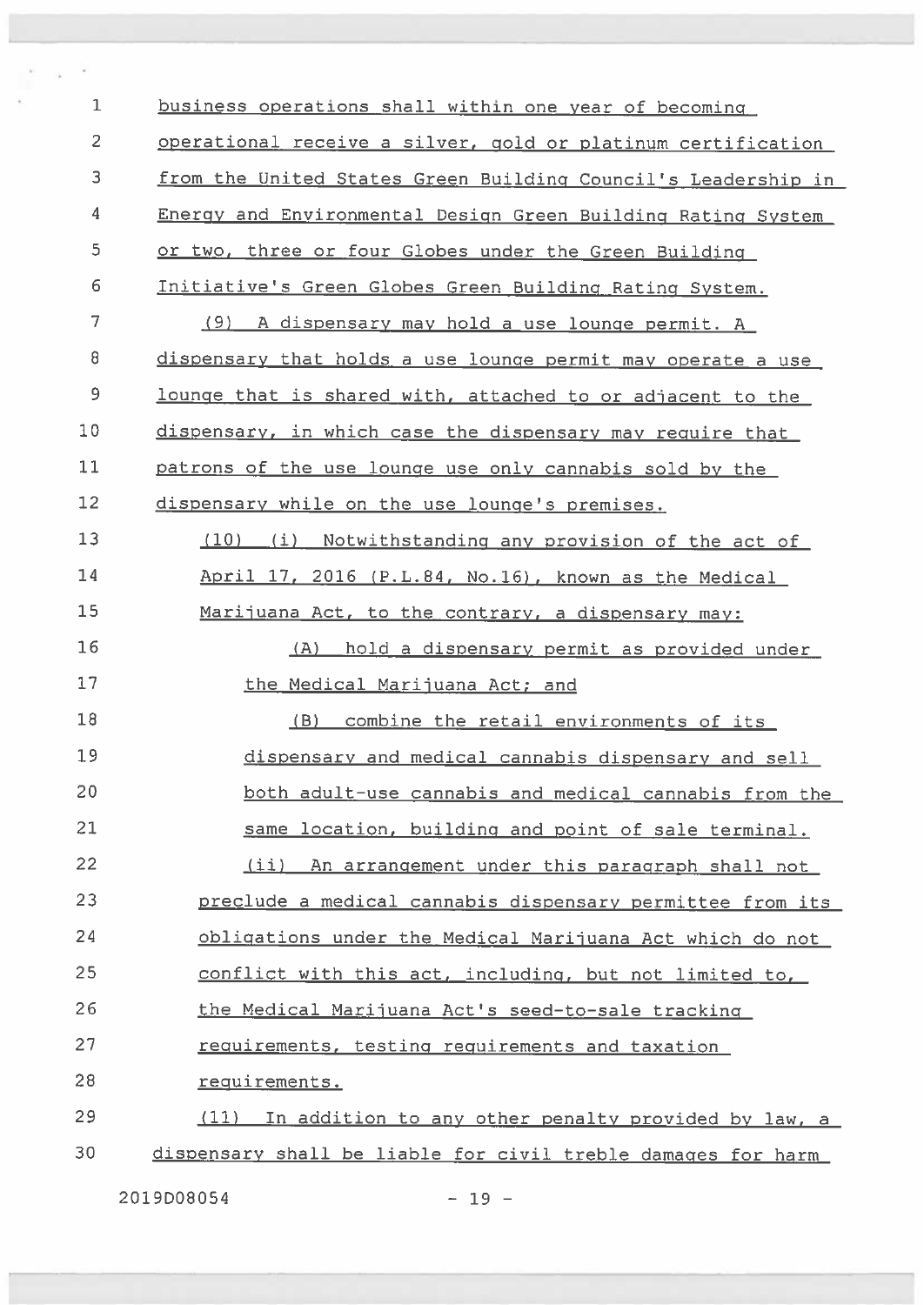| $\mathbf{1}$   | caused by inaccurate labeling of cannabis sold by the            |
|----------------|------------------------------------------------------------------|
| $\overline{c}$ | dispensary due to the dispensary's intentional, knowing,         |
| 3              | reckless or negligent conduct.                                   |
| 4              | (12) A dispensary shall disclose to a purchaser of the           |
| 5              | dispensary's cannabis information about the cannabis being       |
| 6              | purchased as required by the department.                         |
| 7              | (f) Deliverers. -- The following shall apply to permits for      |
| 8              | deliverers:                                                      |
| 9              | (1) A deliverer applicant shall submit an application            |
| 10             | and an application fee of \$50 to the department. The permit     |
| 11             | may be renewed annually for a \$50 renewal fee.                  |
| 12             | (2) A deliverer may be an employee of a dispensary, an           |
| 13             | independent contractor doing business with a dispensary or a     |
| 14             | standalone business.                                             |
| 15             | (3) A deliverer may deliver cannabis from dispensaries           |
| 16             | to consumers.                                                    |
| 17             | (4)<br>A deliverer that is an independent contractor doing       |
| 18             | business with a dispensary may accept compensation for the       |
| 19             | deliverer's services from dispensaries.                          |
| 20             | (5) A deliverer that operates a standalone business may          |
| 21             | accept compensation for the deliverer's services from            |
| 22             | consumers.                                                       |
| 23             | (6) A deliverer may deliver cannabis from a dispensary           |
| 24             | to a consumer using any mode of transportation, including any    |
| 25             | form of public transportation not otherwise prohibited by        |
| 26             | law. A deliverer may deliver cannabis from a dispensary to a     |
| 27             | consumer by walking from the dispensary to the consumer.         |
| 28             | Use lounges. -- A use lounge applicant shall submit an<br>(q)    |
| 29             | application and an application fee of \$1,000 to the department. |
| 30             | The permit may be renewed annually for a \$1,000 renewal fee.    |
|                |                                                                  |

2019008054 — 20 —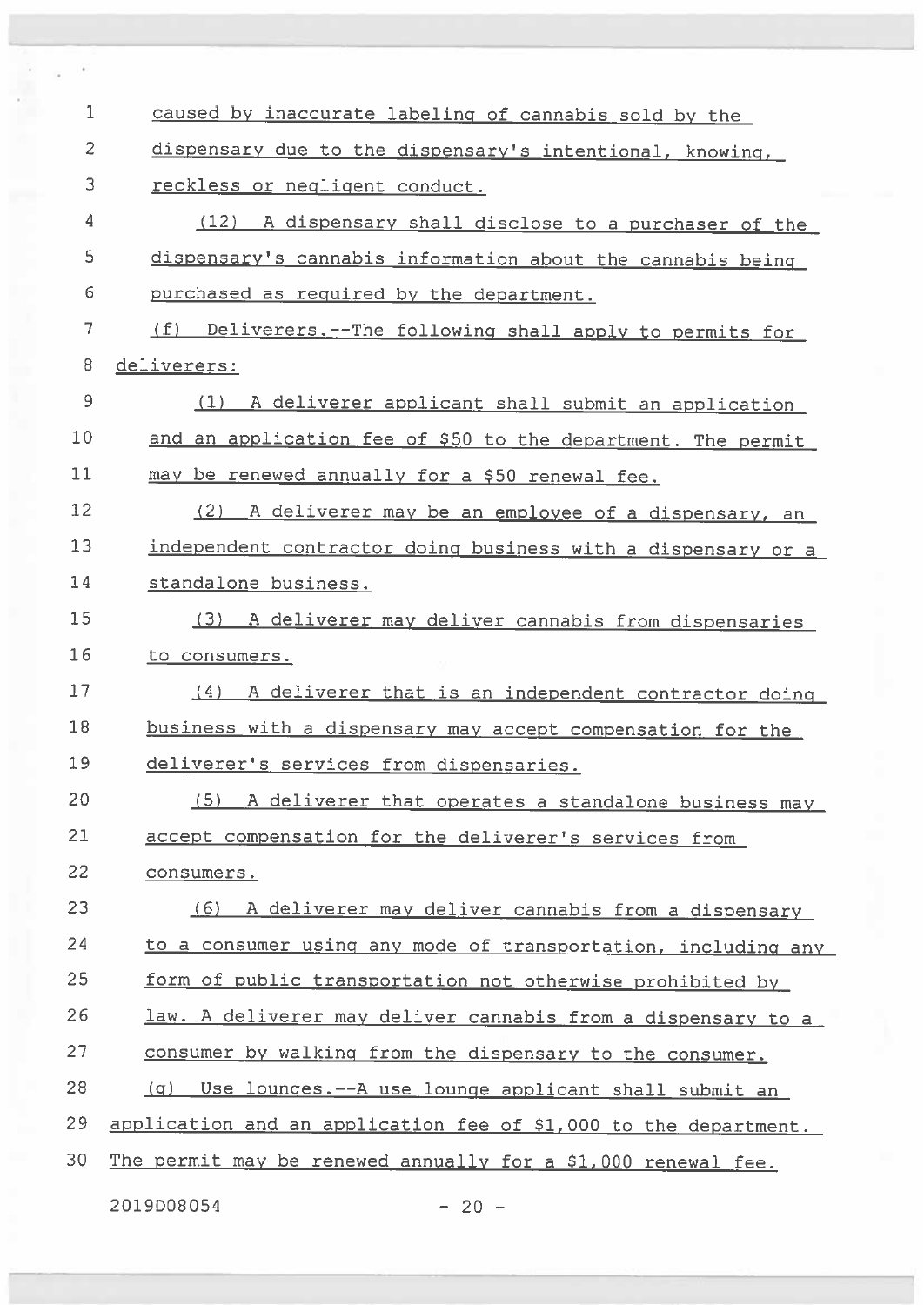| 1              | (h)<br>Fee adjustments. -- Beginning three years after the       |
|----------------|------------------------------------------------------------------|
| $\overline{2}$ | effective date of this section, and biennially thereafter, all   |
| 3              | permit fees and permit renewal fees under this section shall be  |
| 4              | increased by the department at the rate of inflation as outlined |
| 5              | in the Consumer Price Index for All Urban Consumers in the       |
| 6              | Northeast Region for the most recent 12-month period for which   |
| 7              | the figures have been reported by the United States Department   |
| 8              | of Labor, Bureau of Labor Statistics. If the rate of inflation   |
| 9              | does not increase, all permit fees and permit renewal fees under |
| 10             | this section shall remain the same as they were for the previous |
| 11             | year. The department shall transmit notice of any fee changes to |
| 12             | the Legislative Reference Bureau for publication in the          |
| 13             | Pennsylvania Bulletin.                                           |
| 14             | (i) Crop and purchase adjustments. -- Beginning three years      |
| 15             | after the effective date of this section, and biennially         |
| 16             | thereafter, the department may promulgate regulations to modify  |
| 17             | the total maximum size of a grower's crop under subsection (a),  |
| 18             | the total number of plants a microgrower may grow simultaneously |
| 19             | under subsection (b), the total number of plants a homegrower    |
| 20             | may grow simultaneously under subsection (c) and the total       |
| 21             | amount of cannabis a processor may purchase on a wholesale basis |
| 22             | annually under subsection (d) to foster an adult-use cannabis    |
| 23             | market in this Commonwealth that meets consumer demand and       |
| 24             | encourages competition among permittees.                         |
| 25             | SUBCHAPTER D                                                     |
| 26             | EDUCATIONAL INSTRUCTION AND EXAM                                 |
| 27             | Sec.                                                             |
| 28             | 1011. Curriculum.                                                |
| 29             | <u> 1012.</u><br>Exam.                                           |
| 30             | 1013. Required instruction and exam.                             |
|                | 2019D08054<br>$-21 -$                                            |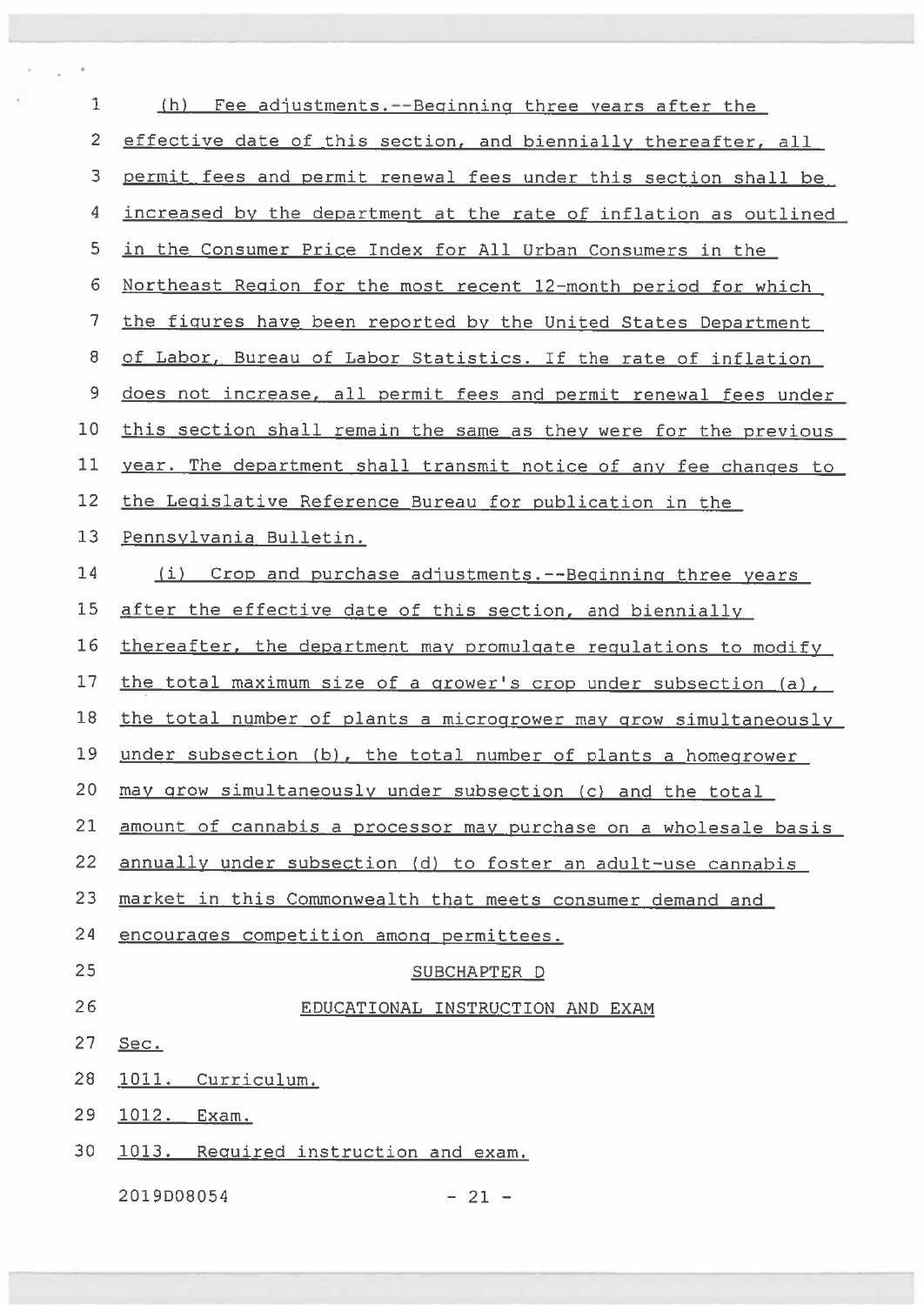| 1              | 1014. Locations.                                                 |
|----------------|------------------------------------------------------------------|
| $\overline{2}$ | <u>1015. Cost.</u>                                               |
| 3              | S 1011. Curriculum.                                              |
| 4              | The department shall develop a curriculum providing no less      |
| 5              | than 20 hours of classroom instruction and no more than 40 hours |
| 6              | of classroom instruction to educate prospective participants in  |
| 7              | the adult-use cannabis industry. The curriculum shall include    |
| 8              | education on the science of growing, processing and testing      |
| 9              | cannabis, applicable Federal and State laws relating to cannabis |
| 10             | and how to run a small cannabis business in the Commonwealth.    |
| 11             | <u>S 1012. Exam.</u>                                             |
| 12             | The department shall develop an exam to test the knowledge of    |
| 13             | students who complete the curriculum provided under this         |
| 14             | subchapter and shall also develop exam-grading criteria to       |
| 15             | determine if a student learned the curriculum at a satisfactory  |
| 16             | level as determined by the department.                           |
| 17             | § 1013. Required instruction and exam.                           |
| 18             | To be eligible for a grant under Subchapter E (relating to       |
| 19             | Adult-Use Cannabis Grant Program) or a loan under Subchapter F   |
| 20             | (relating to interest-free loans), a grant or loan applicant     |
| 21             | shall complete the curriculum provided under section 1011        |
| 22             | (relating to curriculum) and receive from the department a       |
| 23             | satisfactory grade or better on the exam provided under section  |
| 24             | 1012 (relating to exam).                                         |
| 25             | § 1014. Locations.                                               |
| 26             | The department shall create a geographically diverse network     |
| 27             | of locations for applicants to complete the instruction and exam |
| 28             | requirements under this subchapter, including universities       |
| 29             | within the State System of Higher Education, State-related       |
| 30             | institutions, community colleges and private entities.           |
|                |                                                                  |

 $-22 -$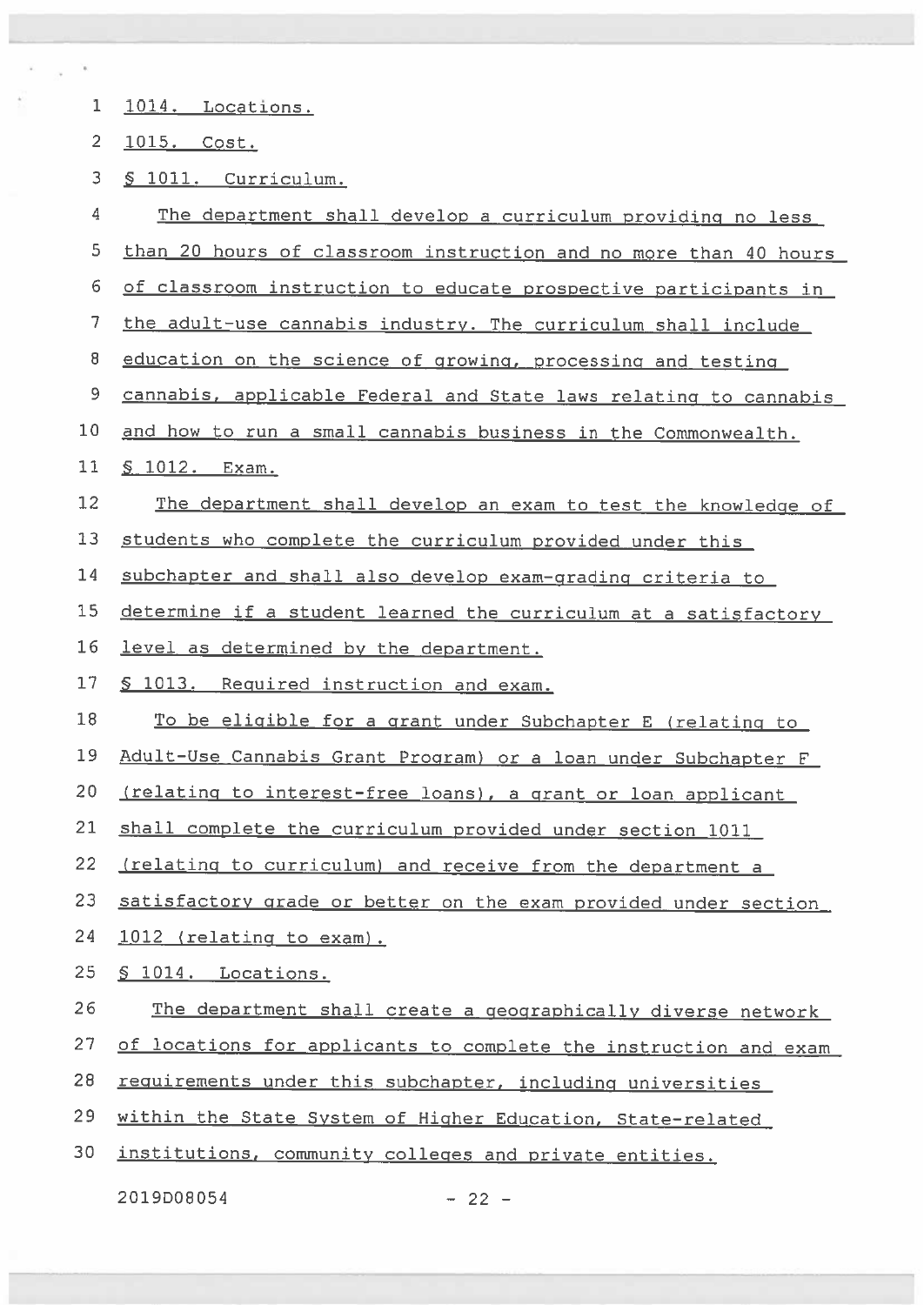| 1              | <u>§ 1015. Cost.</u>                                             |
|----------------|------------------------------------------------------------------|
| $\overline{c}$ | The department may require an applicant to pay a fee of up to    |
| 3              | \$50 to attend a class under this subchapter and a fee of up to  |
| 4              | \$50 to take the exam under this subchapter.                     |
| 5              | SUBCHAPTER E                                                     |
| $\epsilon$     | ADULT-USE CANNABIS GRANT PROGRAM                                 |
| $\overline{7}$ | Sec.                                                             |
| 8              | 1016. Establishment.                                             |
| 9              | 1017. Publication and notice.                                    |
| 10             | 1018. Award of grants.                                           |
| 11             | 1019. Limitation.                                                |
| 12             | § 1016. Establishment.                                           |
| 13             | The Adult-Use Cannabis Grant Program is established and shall    |
| 14             | be administered by the department. Grants provided under the     |
| 15             | grant program shall be used to provide financial assistance to   |
| 16             | growers, processors, dispensers and microgrowers who were harmed |
| 17             | by the effects of cannabis prohibition prior to the effective    |
| 18             | date of this section.                                            |
| 19             | § 1017. Publication and notice.                                  |
| 20             | The department shall transmit notice of the grant program        |
| 21             | availability to the Legislative Reference Bureau for publication |
| 22             | in the Pennsylvania Bulletin.                                    |
| 23             | S 1018. Award of grants.                                         |
| 24             | The department is authorized to make a grant award to a          |
| 25             | person who receives a permit under section 1005 (relating to     |
| 26             | issuance of permits), has a prior cannabis-related criminal      |
| 27             | conviction, has an annual household income below \$80,000 as     |
| 28             | adjusted annually by the department for inflation and who meets  |
| 29             | the requirements of section 1013 (relating to required           |
| 30             | instruction and exam).                                           |
|                |                                                                  |

2019008054

L

 $\sim$ 

 $\mathcal{L}$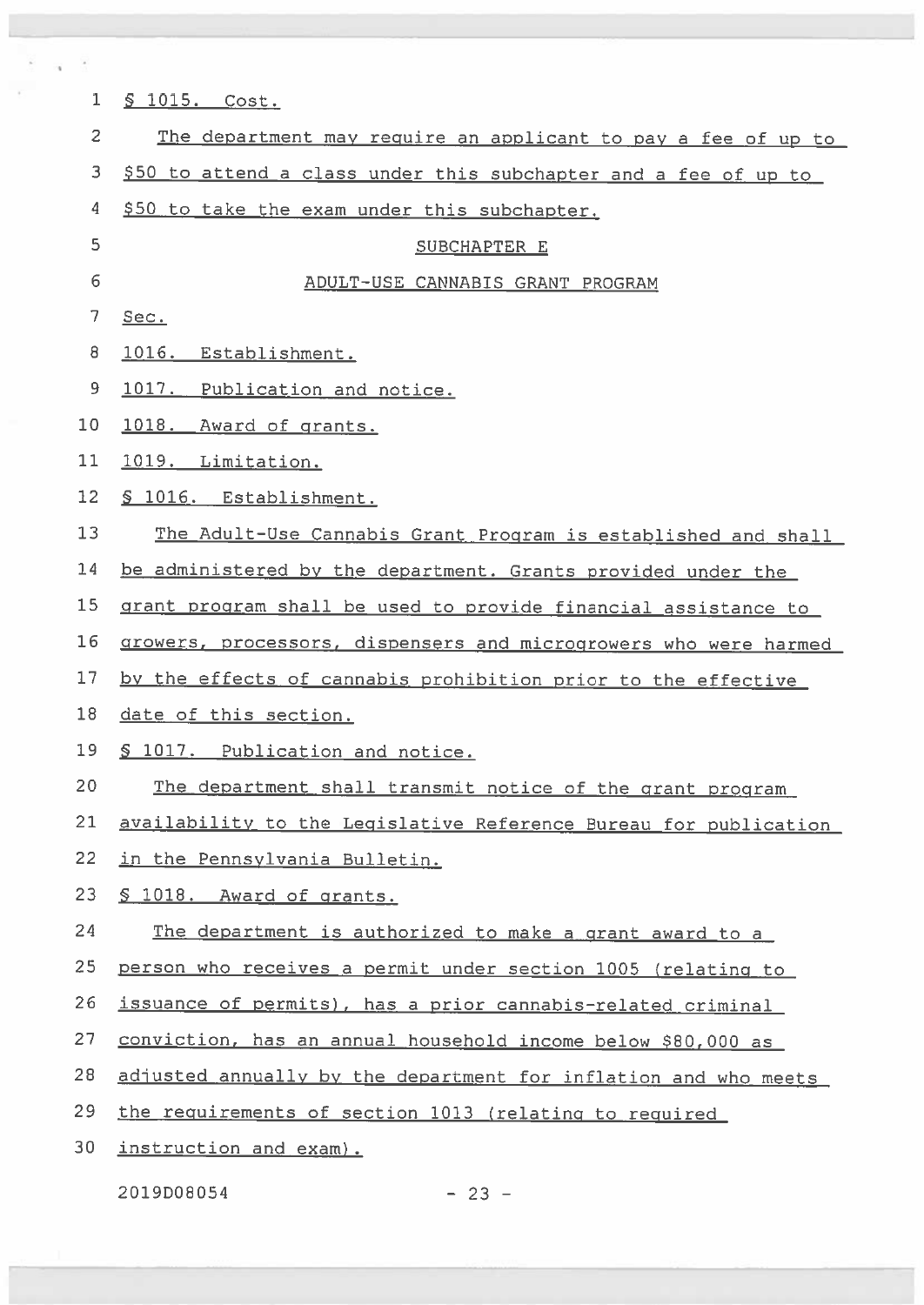| 1               | <u>S 1019. Limitation.</u>                                       |
|-----------------|------------------------------------------------------------------|
| $\overline{2}$  | The total amount of grants awarded under section 1018            |
| 3               | (relating to award of grants) may not exceed \$2,000,000         |
| 4               | annually.                                                        |
| 5               | SUBCHAPTER F                                                     |
| 6               | INTEREST-FREE LOANS                                              |
| 7               | Sec.                                                             |
| 8               | 1020. Authorization.                                             |
| 9               | 1021. Limitation.                                                |
| 10              | § 1020. Authorization.                                           |
| 11              | The department is authorized to make interest-free loans to a    |
| 12              | person who receives a permit under section 1005 (relating to     |
| 13              | issuance of permits), has a prior cannabis-related criminal      |
| 14              | conviction, has an annual household income below \$80,000 as     |
| 15              | adjusted annually by the department for inflation and who meets  |
| 16              | the requirements of section 1013 (relating to required           |
| 17              | instruction and exam).                                           |
| 18              | S 1021. Limitation.                                              |
| 19              | The total amount of loans awarded under section 1020             |
| 20 <sub>2</sub> | (relating to authorization) may not exceed \$2,000,000 annually. |
| 21              | SUBCHAPTER G                                                     |
| 22              | TAX ON ADULT-USE CANNABIS                                        |
| 23              | Sec.                                                             |
| 24              | 1022.<br>Imposition of tax.                                      |
| 25              | 1023. Additional taxation.                                       |
| 26              | 1024. Collection of tax.                                         |
| 27              | 1025. Deposit of proceeds.                                       |
| 28              | \$ 1022. Imposition of tax.                                      |
| 29              | A tax is imposed at the point-of-sale of cannabis by a           |
| 30              | dispensary at the rate of 17.5%.                                 |

2019008054 — 24 —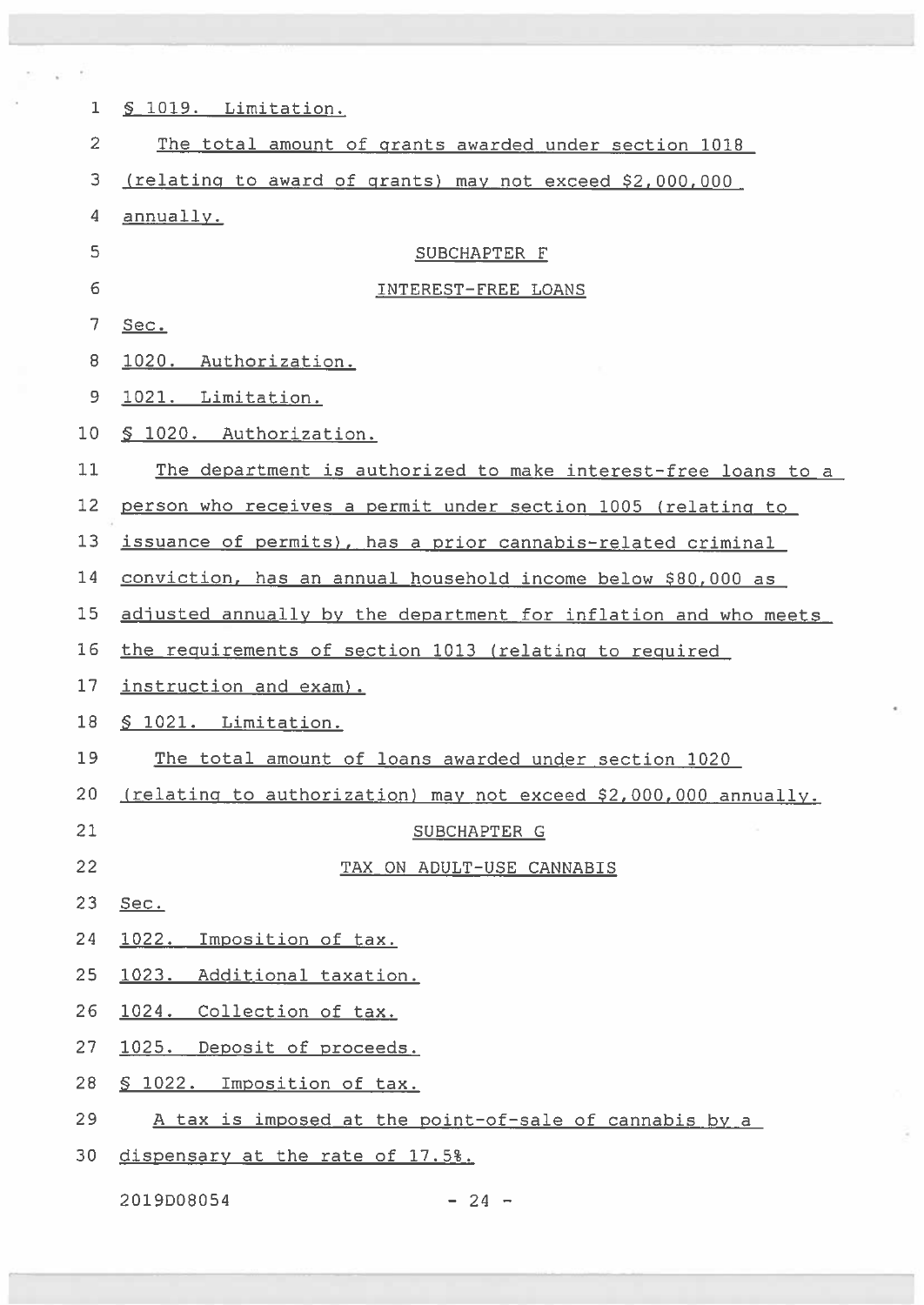| $\mathbf{1}$   | § 1023. Additional taxation.                                   |
|----------------|----------------------------------------------------------------|
| $\overline{2}$ | The tax imposed under section 1022 (relating to imposition of  |
| 3              | tax) shall be in addition to the tax imposed under section 202 |
| 4              | of the act of March 4, 1971 (P.L.6, No.2), known as the Tax    |
| 5              | Reform Code of 1971.                                           |
| 6              | § 1024. Collection of tax.                                     |
| 7              | A dispensary shall collect the tax under section 1022          |
| 8              | (relating to imposition of tax) and remit the tax to the       |
| 9              | Department of Revenue.                                         |
| 10             | § 1025. Deposit of proceeds.                                   |
| 11             | The Department of Revenue shall deposit money received under   |
| 12             | section 1024 (relating to collection of tax) into the fund.    |
| 13             | SUBCHAPTER H                                                   |
| 14             | ADULT-USE CANNABIS FUND                                        |
| 15             | Sec.                                                           |
| 16             | 1026. Establishment.                                           |
| 17             | 1027. Source of money.                                         |
| 18             | 1028. Use of money.                                            |
| 19             | S 1026. Establishment.                                         |
| 20             | The Adult-Use Cannabis Fund is established as a restricted     |
| 21             | account in the State Treasury. The money in the fund shall be  |
| 22             | appropriated on a continuing basis.                            |
| 23             | § 1027. Source of money.                                       |
| 24             | Money received under Subchapters C (relating to permits) and   |
| 25             | G (relating to tax on adult-use cannabis) shall be deposited   |
| 26             | into the fund.                                                 |
| 27             | § 1028. Use of money.                                          |
| 28             | The money deposited into the fund shall be used as follows:    |
| 29             | Nine million dollars shall be distributed to the<br>(1)        |
| 30             | department annually and used to carry out its duties under     |
|                | 2019D08054<br>$-25 -$                                          |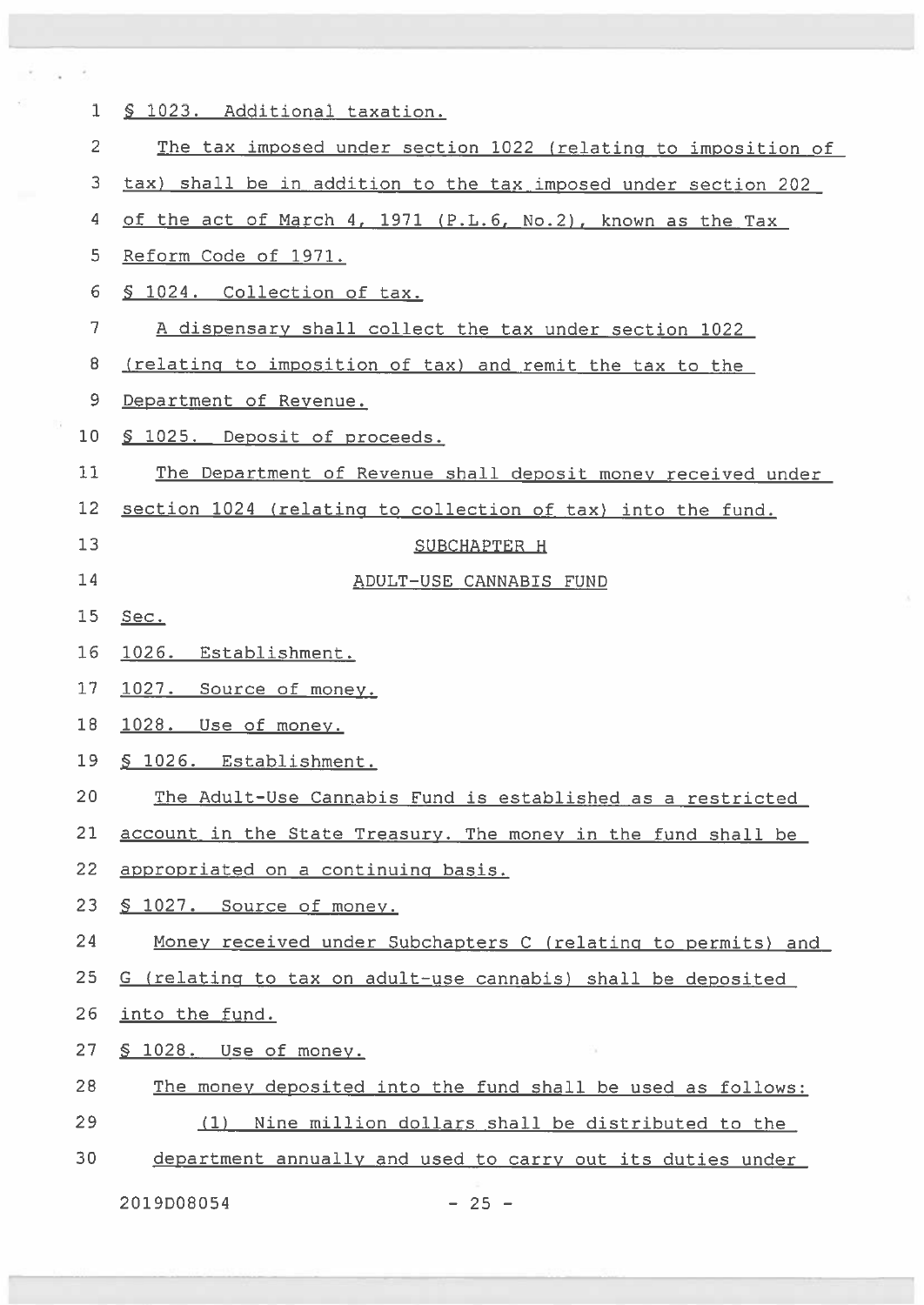| 1              | this chapter, which include awarding grants under Subchapter     |
|----------------|------------------------------------------------------------------|
| $\overline{c}$ | E (relating to Adult-Use Cannabis Grant Program) and loans       |
| 3              | under Subchapter F (relating to interest-free loans).            |
| 4              | (2) After consideration of the revenue to be deducted            |
| 5              | from the fund under paragraph (1), 95% of the revenue            |
| 6              | remaining in the fund annually shall be distributed to school    |
| 7              | districts based on the 2016 basic education funding formula      |
| 8              | under Article XXV of the act of March 10, 1949 (P.L.30,          |
| 9              | No.14), known as the Public School Code of 1949.                 |
| 10             | SUBCHAPTER I                                                     |
| 11             | COLLEGES AND UNIVERSITIES                                        |
| 12             | Sec.                                                             |
| 13             | 1029. Cannabis grown by colleges and universities.               |
| 14             | 5 1029. Cannabis growth by colleges and universities.            |
| 15             | A college or university in this Commonwealth may grow and        |
| 16             | process cannabis for the purpose of offering classes related to  |
| 17             | the adult-use cannabis industry either as part of the            |
| 18             | department's educational curriculum under Subchapter D (relating |
| 19             | to educational instruction and exam) or for any other class      |
| 20             | offered at the college or university. The cannabis grown and     |
| 21             | processed for this purpose must be destroyed and may not be used |
| 22             | by any individual. On a form prescribed by the department a      |
| 23             | college or university that grows or processes cannabis for this  |
| 24             | purpose must report to the department the amount of cannabis     |
| 25             | grown or processed and any other information required by the     |
| 26             | department.                                                      |
| 27             | SUBCHAPTER J                                                     |
| 28             | TRACKING SYSTEM                                                  |
| 29             | Sec.                                                             |
| 30             | 1031. Prohibition.                                               |
|                | 2019D08054<br>$-26 -$                                            |

Ŷ. ċ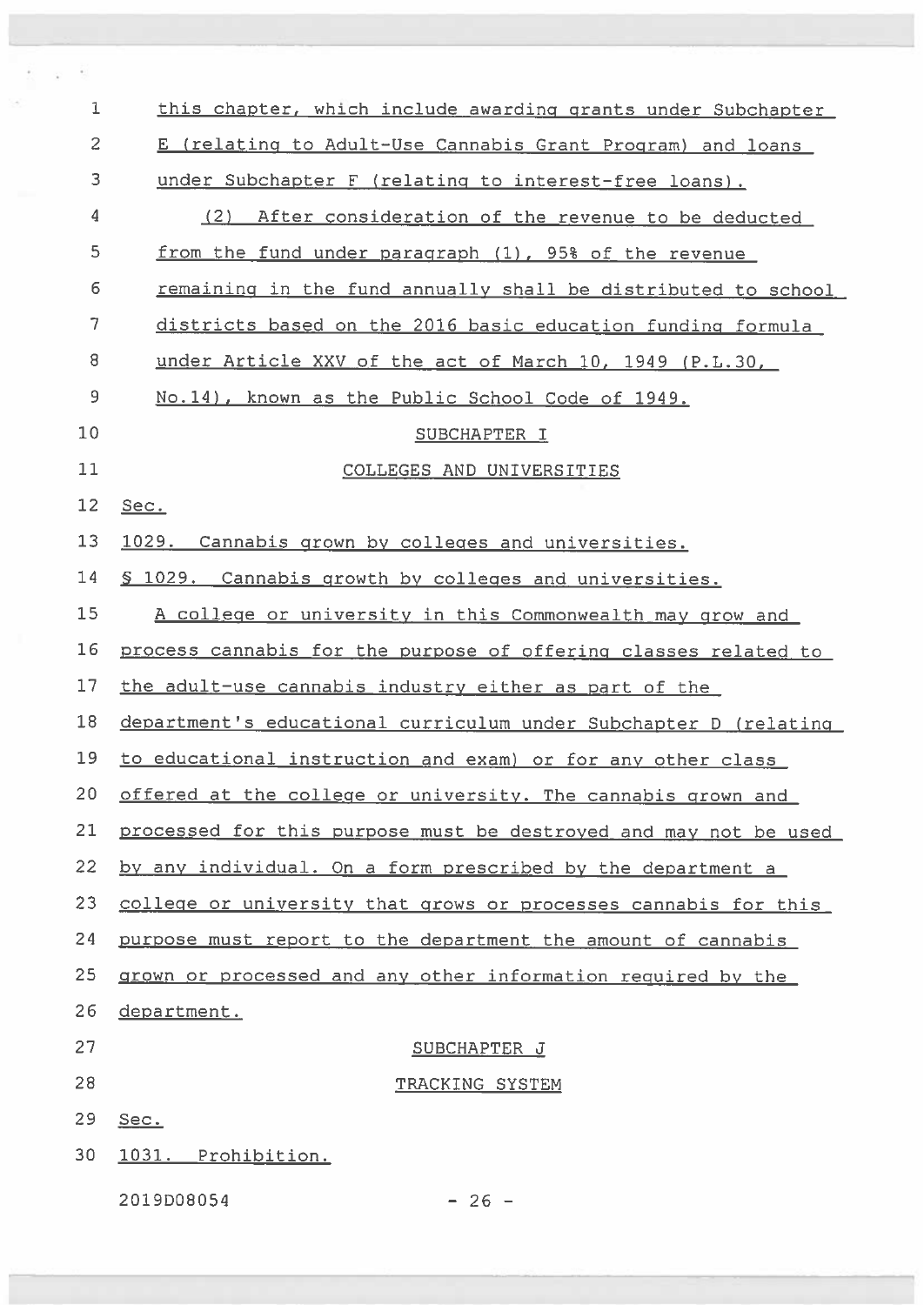| $\mathbf 1$ | § 1031. Prohibition.                                          |
|-------------|---------------------------------------------------------------|
| 2           | The department may not require that a permittee utilize a     |
| 3           | seed-to-sale tracking system.                                 |
| 4           | SUBCHAPTER K                                                  |
| 5           | ADMINISTRATION AND PENALTIES                                  |
| 6           | Sec.                                                          |
| 7           | 1032.<br>Enforcement of contracts.                            |
| 8           | 1033. Zoning requirements.                                    |
| 9           | 1034. Penalties.                                              |
| 10          | 1035. Rules and requlations.                                  |
| 11          | § 1032. Enforcement of contracts.                             |
| 12          | The following apply:                                          |
| 13          | (1) Contracts related to the operation of cannabis            |
| 14          | establishments under this chapter are enforceable.            |
| 15          | (2)<br>Contracts entered into by a permittee, its employees   |
| 16          | or agents as permitted pursuant to a valid permit issued by   |
| 17          | the department or by those that allow property to be used by  |
| 18          | a permittee, its employees or agents as permitted pursuant to |
| 19          | a valid permit issued by the department, may not be deemed    |
| 20          | unenforceable on the basis that the actions or conduct        |
| 21          | permitted pursuant to the permit are prohibited by Federal    |
| 22          | <u>law.</u>                                                   |
| 23          | § 1033. Zoning requirements.                                  |
| 24          | The following apply:                                          |
| 25          | Indoor growers and processors shall meet the same<br>(1)      |
| 26          | municipal zoning and land use requirements as other           |
| 27          | manufacturing, processing and production facilities that are  |
| 28          | located in the same zoning district.                          |
| 29          | (2) Outdoor growers shall meet the same municipal zoning      |
| 30          | and land use requirements as other agricultural facilities    |

2019D08054 — 27 —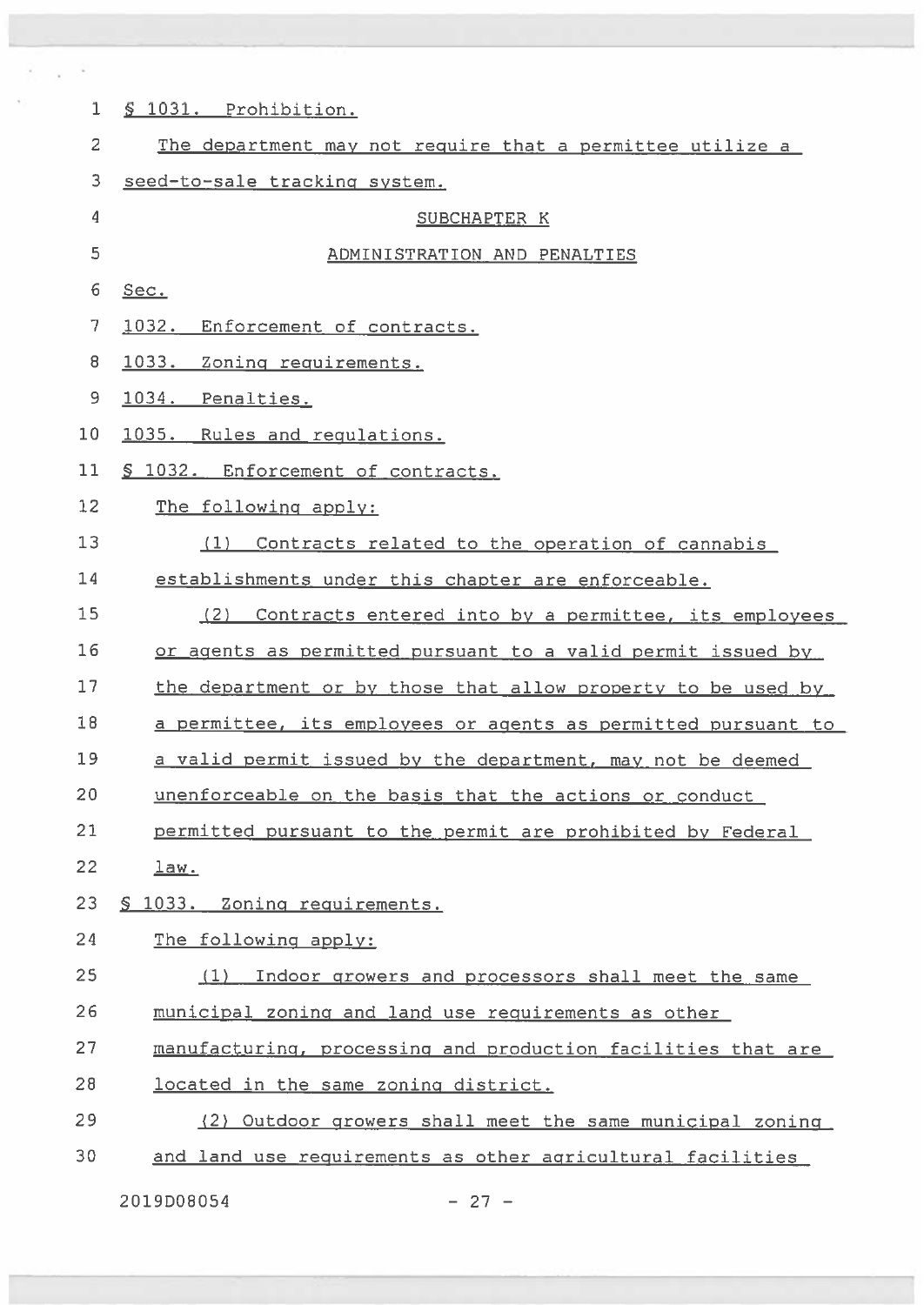| $\mathbf 1$    | that are located in the same zoning district.                    |
|----------------|------------------------------------------------------------------|
| $\overline{2}$ | (3)<br>Dispensaries and use lounges shall meet the same          |
| 3              | municipal zoning and land use requirements as other              |
| 4              | commercial facilities that are located in the same zoning        |
| 5              | district.                                                        |
| 6              | § 1034. Penalties.                                               |
| 7              | (a) Criminal diversion of cannabis by permittee.--In             |
| 8              | addition to any other penalty provided by law, a permittee or an |
| 9              | employee, financial backer, operator or principal of a permittee |
| 10             | commits a misdemeanor of the first degree if the person          |
| 11             | intentionally, knowingly or recklessly sells, dispenses, trades, |
| 12             | delivers or otherwise provides cannabis to a person that is not  |
| 13             | lawfully permitted to receive cannabis.                          |
| 14             | (b) Criminal diversion of cannabis by nonpermittee.--In          |
| 15             | addition to any other penalty provided by law, a person that is  |
| 16             | not a permittee or an employee, financial backer, operator or    |
| 17             | principal of a permittee commits an offense if the person        |
| 18             | intentionally, knowingly or recklessly provides cannabis to a    |
| 19             | person that is not lawfully permitted to receive cannabis. The   |
| 20             | following shall apply:                                           |
| 21             | (1) A first offense under this subsection constitutes a          |
| 22             | misdemeanor of the second degree.                                |
| 23             | (2)<br>A second or subsequent offense under this subsection      |
| 24             | constitutes a misdemeanor of the first degree.                   |
| 25             | (b.1) Additional criminal offense.--In addition to any other     |
| 26             | penalty provided by law, a person commits an offense if the      |
| 27             | person intentionally, knowingly or recklessly grows or processes |
| 28             | cannabis in violation of this chapter. The following shall       |
| 29             | $a$ pply:                                                        |
| 30             | (1) A first offense under this subsection constitutes a          |
|                | 2019D08054<br>$-28 -$                                            |

 $\tau_{\rm c}$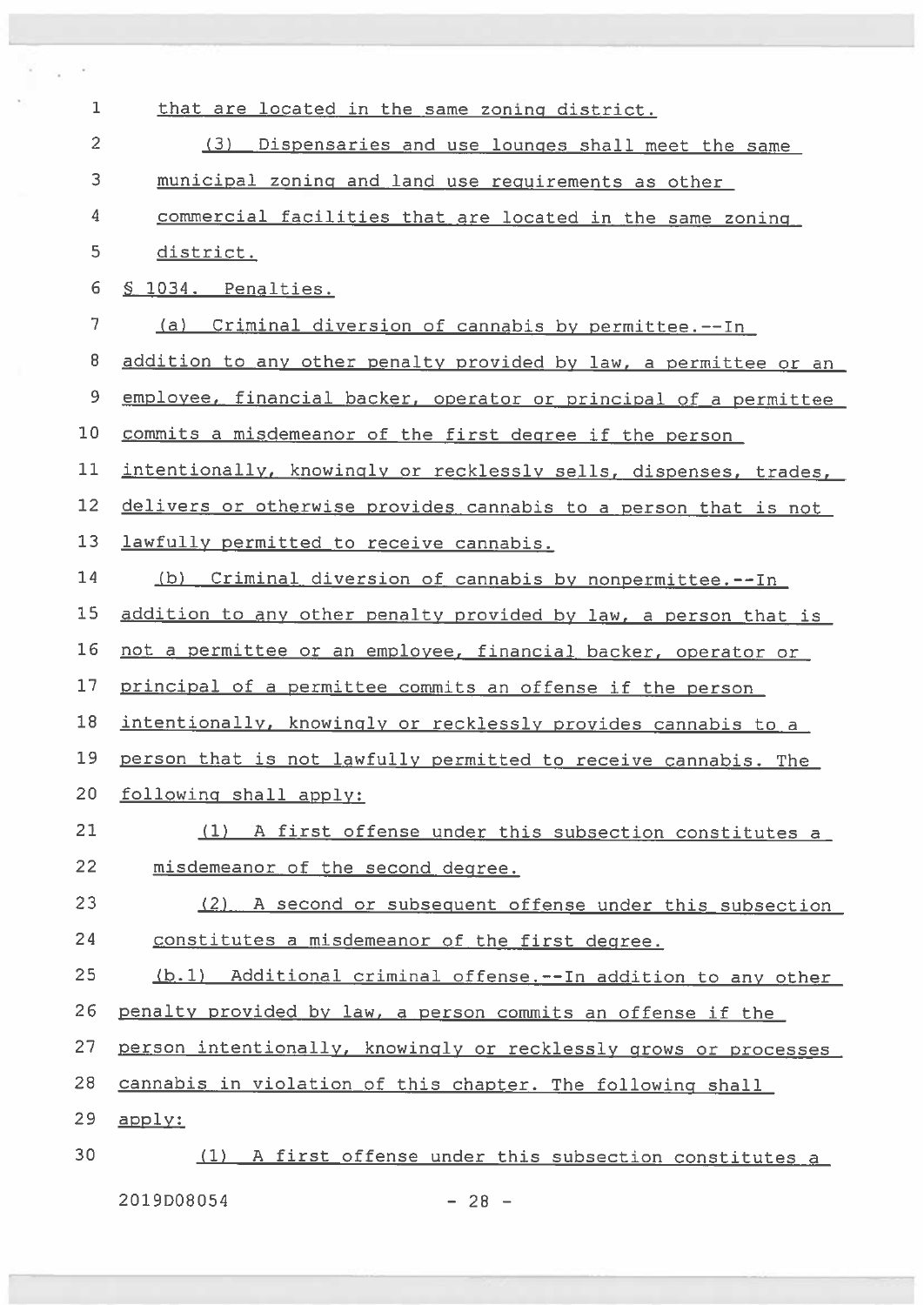| 1              | summary offense punishable by a fine of not more than \$75.   |
|----------------|---------------------------------------------------------------|
| $\overline{c}$ | (2) A second offense under this subsection constitutes a      |
| 3              | summary offense punishable by a fine of not more than \$500.  |
| 4              | (3) A third or subsequent offense constitutes a               |
| 5              | misdemeanor of the third degree punishable by a fine of not   |
| 6              | more than \$5,000, or to imprisonment for not more than three |
| 7              | months.                                                       |
| 8              | (c) Additional penalties.--                                   |
| 9              | $(1)$ Except as provided under subsections (a) and (b), in    |
| 10             | addition to any other penalty provided by law, a permittee or |
| 11             | an employee, financial backer, operator or principal of any   |
| 12             | permittee who violates any of the provisions of or            |
| 13             | requlations promulgated under this chapter:                   |
| 14             | (i) For a first offense, commits a misdemeanor of             |
| 15             | the third degree and shall, upon conviction, be sentenced     |
| 16             | to pay a fine of not more than \$5,000, or to imprisonment    |
| 17             | for not more than six months.                                 |
| 18             | (ii) For a second or subsequent offense, commits a            |
| 19             | misdemeanor of the third degree and shall, upon               |
| 20             | conviction, be sentenced to pay a fine of not more than       |
| 21             | \$10,000, or to imprisonment for not less than six months     |
| 22             | nor more than one year, or both.                              |
| 23             | (2) Civil penalties.--In addition to any other remedy         |
| 24             | available to the department, the department may assess a      |
| 25             | civil penalty for a violation of this chapter, requlation     |
| 26             | promulgated under this chapter or order issued under this     |
| 27             | chapter. The following shall apply:                           |
| 28             | The department may assess a civil penalty<br>(i)              |
| 29             | against a permittee of not more than \$10,000 for each        |
| 30             | violation and an additional penalty of not more than          |
|                |                                                               |

 $2019D08054$  - 29 -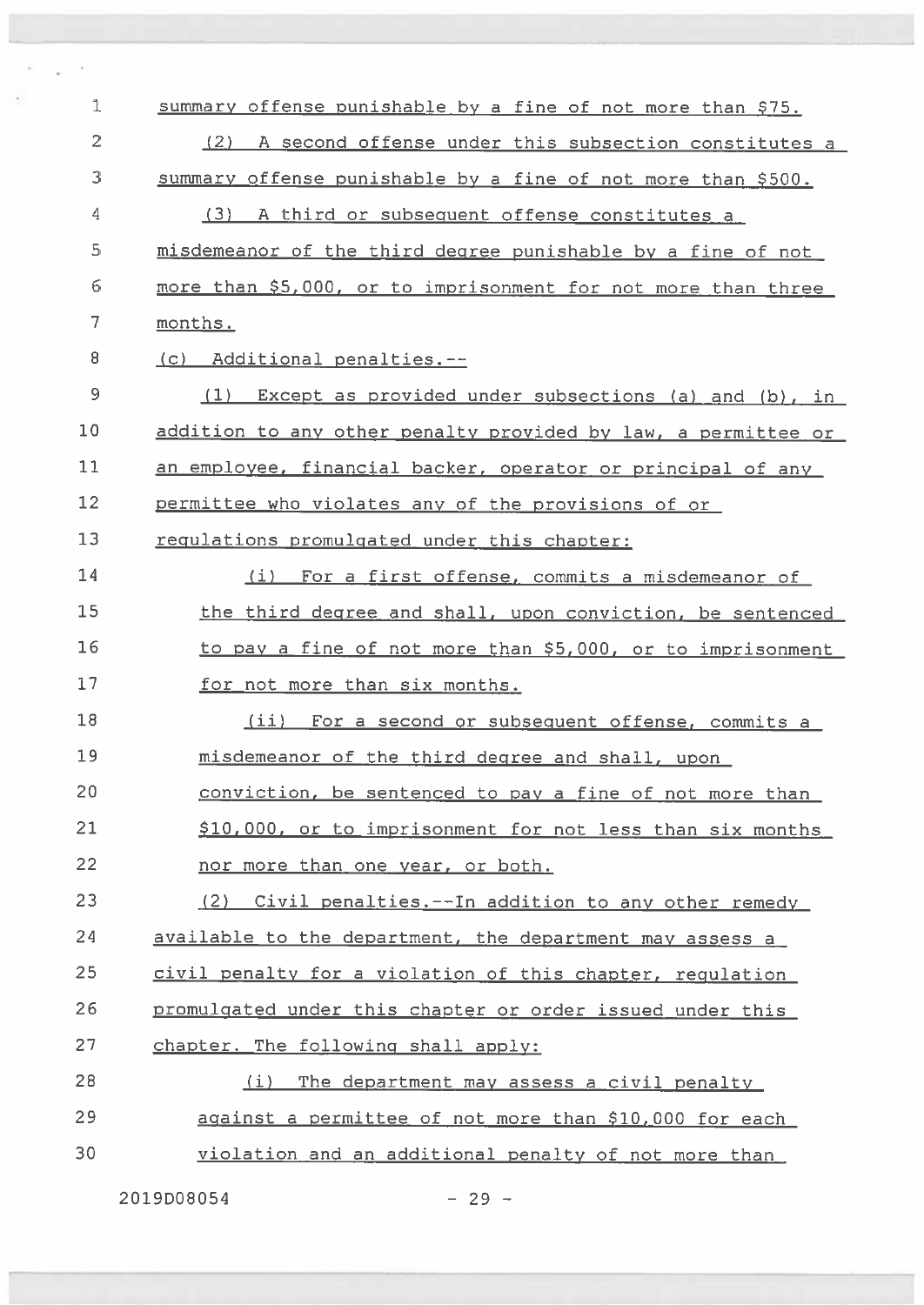\$1,000 for each day of <sup>a</sup> continuing violation. (ii) In determining the amount of each civil penalty, the department shall consider the gravity of the violation, the potential harm resulting from the violation to genera<sup>l</sup> public, the willfulness of the violation, previous violations, if any, by the permittee being assessed and the economic benefit to the permittee 8 being assessed. (3) If the department finds that the violation did not threaten the health or safety of the genera<sup>l</sup> public and the permittee who committed the violation took immediate action 12 to remedy the violation upon learning of it, the department may issue <sup>a</sup> written warnino in lieu of assessing <sup>a</sup> civil <sup>14</sup> penalty. (4) A nerson that aids, abets, counsels, induces, procures or causes <sup>a</sup> permittee to violate this chapter, <sup>a</sup> 17 regulation promulgated under this chapter or an order issued under this chapter shall be subiect to <sup>a</sup> civil penalty provided under this subsection. Cd) Sanctions.—— (1) In addition to the penalties provided under 22 subsection (c) (2) and any other penalty authorized by law, 23 the department may impose the following sanctions: (i) Revoke or suspen<sup>d</sup> the permit of <sup>a</sup> person found 25 to be in violation of this chapter, a regulation promulgated under this chapter or an order issued under this chapter. 28 (ii) Revoke or suspend the permit of a person for conduct or activity or the occurrence of an event that would disgualify the person from receiving the permit.

2019008054 — 30 —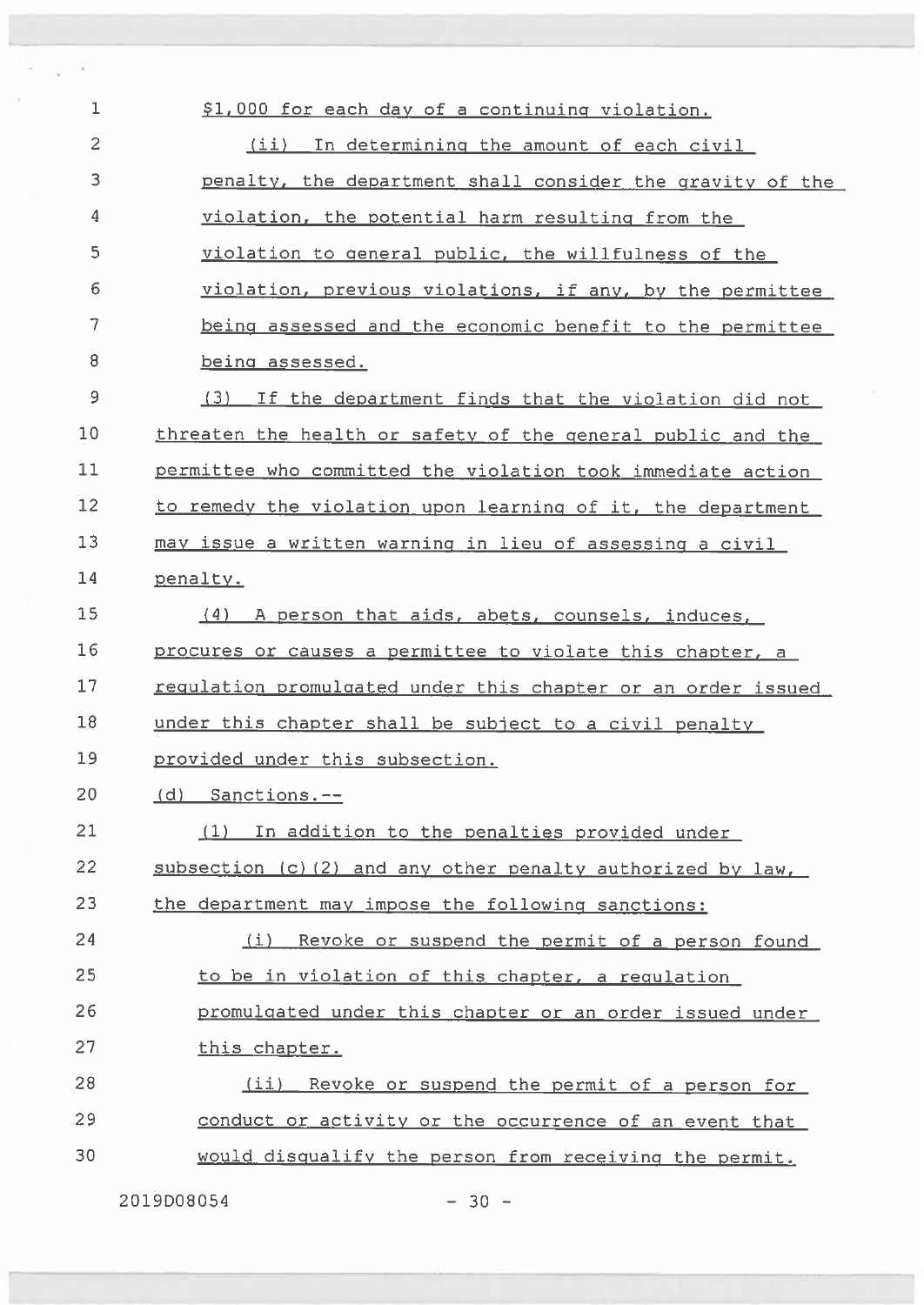| 1              | (iii) Suspend a permit of a person pending the                  |
|----------------|-----------------------------------------------------------------|
| $\overline{c}$ | outcome of a hearing in a case in which the permit could        |
| 3              | be revoked.                                                     |
| 4              | (iv)<br>Order restitution of money or property                  |
| 5              | unlawfully obtained or retained by a permittee.                 |
| 6              | (v) Issue a cease and desist order.                             |
| 7              | (2) A person that aids, abets, counsels, induces,               |
| 8              | procures or causes a permittee to violate this chapter, a       |
| 9              | requiation promulgated under this chapter or an order issued    |
| 10             | under this chapter shall be subject to the sanctions provided   |
| 11             | under this subsection.                                          |
| 12             | (e) Costs of action.--The department may assess against a       |
| 13             | person determined to be in violation of this chapter, a         |
| 14             | requlation promulgated under this chapter or an order issued    |
| 15             | under this chapter the costs of investigation of the violation. |
| 16             | (f) Minor violations.--Nothing in this section shall be         |
| 17             | construed to require the assessment of a civil penalty or the   |
| 18             | imposition of a sanction for a minor violation of this chapter  |
| 19             | if the department determines that the public interest will be   |
| 20             | adequately served under the circumstances by the issuance of a  |
| 21             | written warning.                                                |
| 22             | Other restrictions.--This act shall not permit any<br>(q)       |
| 23             | person to engage in or prevent the imposition of any civil,     |
| 24             | criminal or other penalty for the following:                    |
| 25             | Undertaking any task under the influence of cannabis<br>(1)     |
| 26             | if doing so would constitute negligence, professional           |
| 27             | malpractice or professional misconduct.                         |
| 28             | (2)<br>Possessing or using cannabis in a State or county        |
| 29             | correctional facility, including a facility owned or operated   |
| 30             | or under contract with the Department of Corrections or the     |

2019008054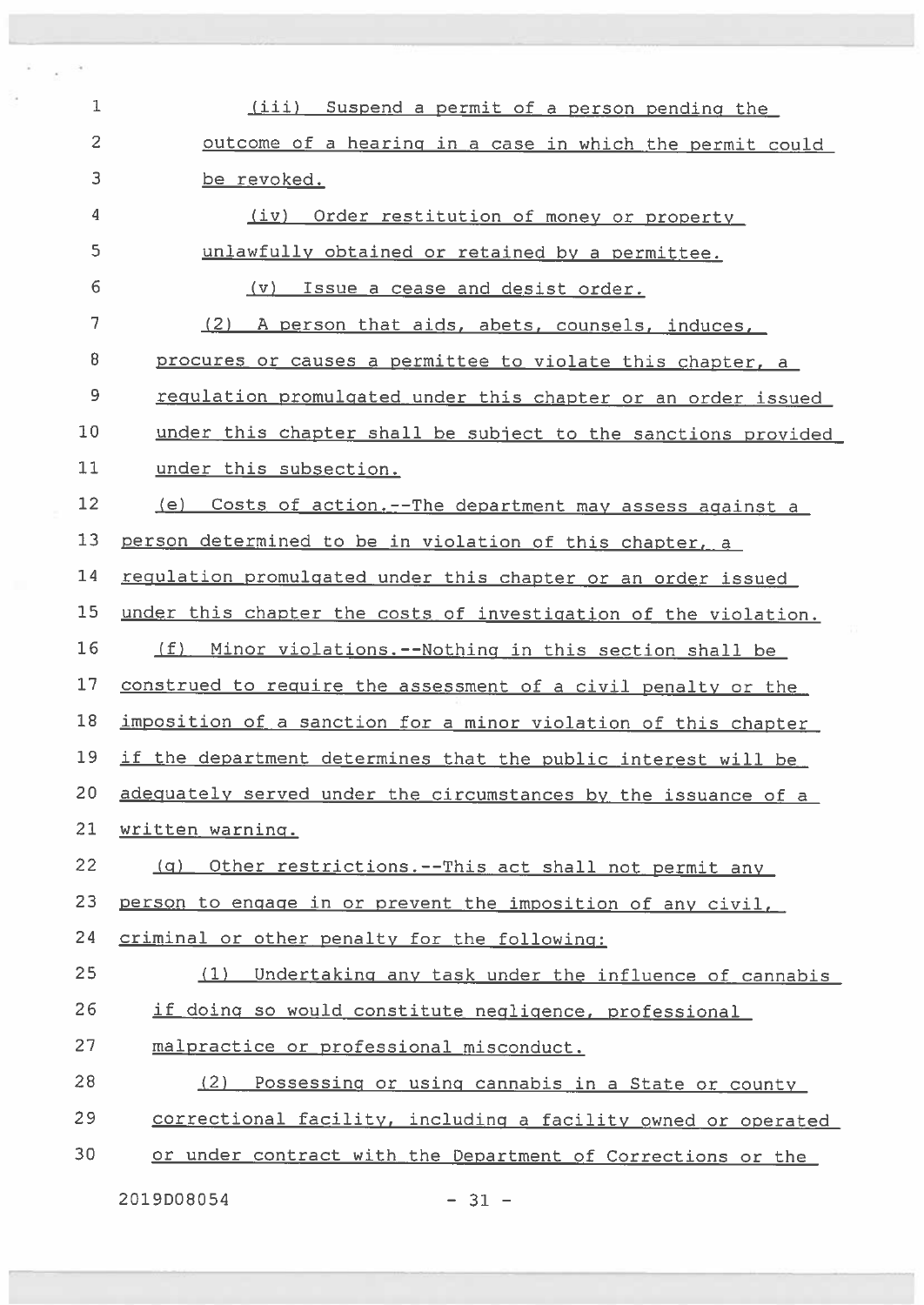| $\mathbf 1$    | county which houses inmates serving a portion of their          |
|----------------|-----------------------------------------------------------------|
| $\overline{c}$ | sentences on parole or in other community correction            |
| 3              | programs. Nothing in this paragraph shall be construed to       |
| 4              | apply to employees of a facility under this paragraph.          |
| 5              | § 1035. Rules and requlations.                                  |
| 6              | (a) Promulgation.--The department shall promulgate rules and    |
| 7              | requlations:                                                    |
| 8              | Necessary to implement this chapter.<br>(1)                     |
| 9              | (2)<br>To prevent the sale of cannabis by dispensaries to       |
| 10             | consumers that has been grown, processed, packaged or           |
| 11             | otherwise produced using chemicals, including pesticides,       |
| 12             | that might cause unnecessary harm to a consumer who uses the    |
| 13             | cannabis.                                                       |
| 14             | (3)<br>To require permittees to report data to the              |
| 15             | department no more frequently than quarterly about the amount   |
| 16             | of cannabis the permittee has grown, processed, dispensed,      |
| 17             | sold, delivered and destroyed.                                  |
| 18             | (b) Definition.--As used in this section, the following         |
| 19             | words and phrases shall have the meanings given to them in this |
| 20             | subsection unless the context clearly indicates otherwise:      |
| 21             | "Unnecessary harm." Harm that may be prevented through the      |
| 22             | use of viable alternative growing, processing, packaging or     |
| 23             | production techniques. The term does not include the harm that  |
| 24             | is inherent to the use of cannabis.                             |
| 25             | Section 2. Section 9122 of Title 18 is amended by adding        |
| 26             | subsections to read:                                            |
| 27             | § 9122. Expungement.                                            |
| 28             | * * *                                                           |
| 29             | (b.2) Automatic expungement of cannabis-related offenses.--     |
| 30             | Within one year of the effective date of this subsection, the   |
|                | 2019D08054<br>$-32 -$                                           |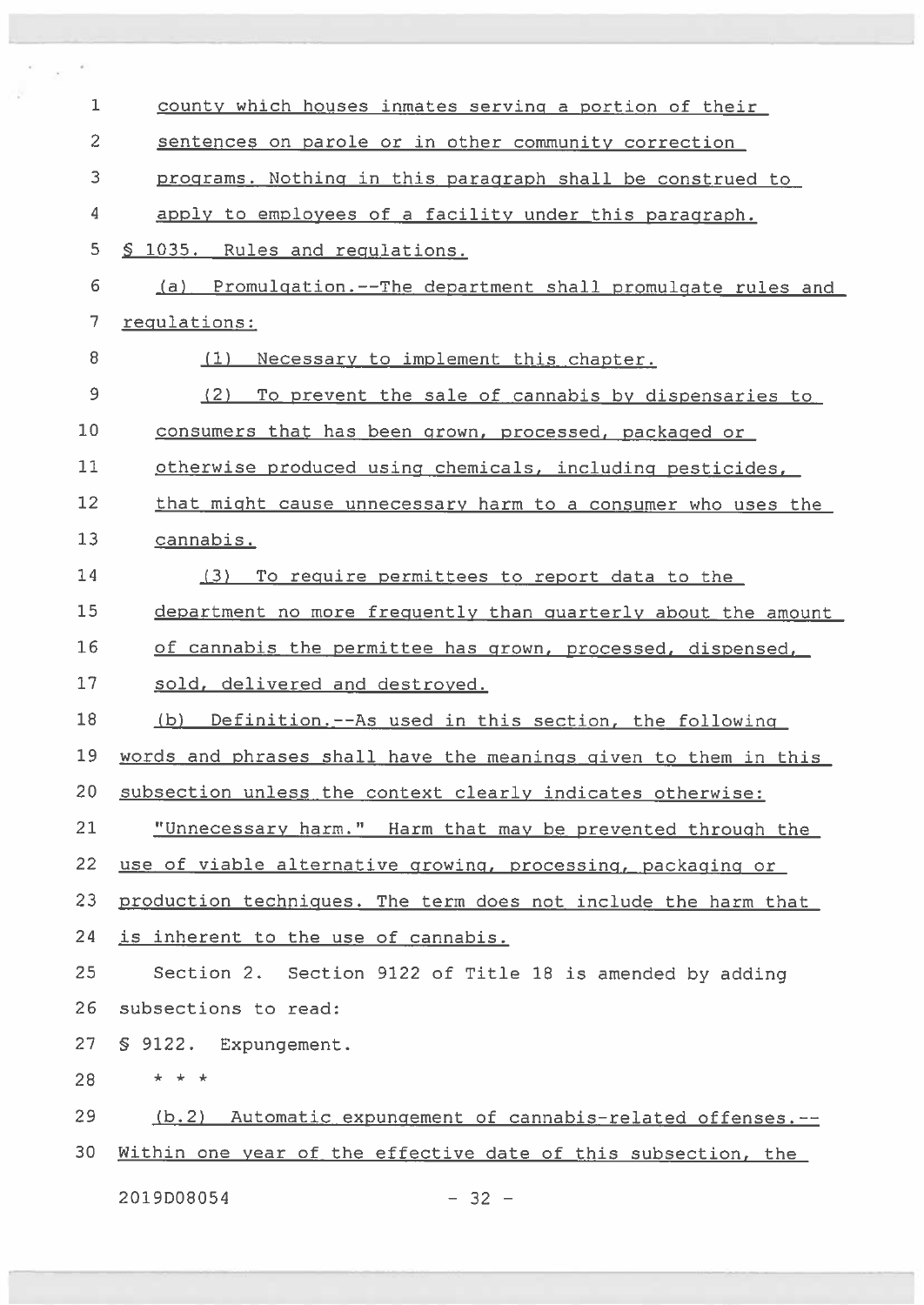| $\mathbf{1}$   | Administrative Office of Pennsylvania Courts and the Board of                        |
|----------------|--------------------------------------------------------------------------------------|
| $\overline{2}$ | Pardons shall transmit to the Pennsylvania State Police central                      |
| 3              | repository the criminal history record information of                                |
| 4              | individuals convicted of cannabis-related offenses or per se                         |
| 5              | cannabis offenses which occurred on or after the day the                             |
| 6              | individual attained 21 years of age. Upon receipt of the                             |
| 7              | criminal history records, the Pennsylvania State Police shall                        |
| 8              | transmit to the court of common pleas of each county the                             |
| 9              | criminal history record information for the individuals                              |
| 10             | convicted of cannabis-related offenses or per se cannabis                            |
| 11             | offenses in that county and the court shall order the                                |
| 12             | expungement of those individuals' criminal history records                           |
| 13             | insofar as they relate to a cannabis-related offense or a per se                     |
| 14             | cannabis offense.                                                                    |
| 15             | * * *                                                                                |
| 16             | Definitions.--As used in this section, the following<br>$\langle \mathsf{q} \rangle$ |
| 17             | words and phrases shall have the meanings given to them in this                      |
| 18             | subsection unless the context clearly indicates otherwise:                           |
| 19             | "Cannabis-related offense." A criminal case for which all of                         |
| 20             | the following apply:                                                                 |
| 21             | (1) The existence of cannabis in the fact pattern is an                              |
| 22             | element of the offense applied to the case.                                          |
| 23             | The offender's conduct in committing the offense did<br>(2)                          |
| 24             | not cause bodily harm to any individual, not including the                           |
| 25             | offender.                                                                            |
| 26             | The offender's conduct in committing the offense did<br>(3)                          |
| 27             | not cause damage to the property of any individual, not                              |
| 28             | including the offender.                                                              |
| 29             | "Per se cannabis offenses." A criminal case for which all of                         |
| 30             | the following apply:                                                                 |

2019D08054 — 33 —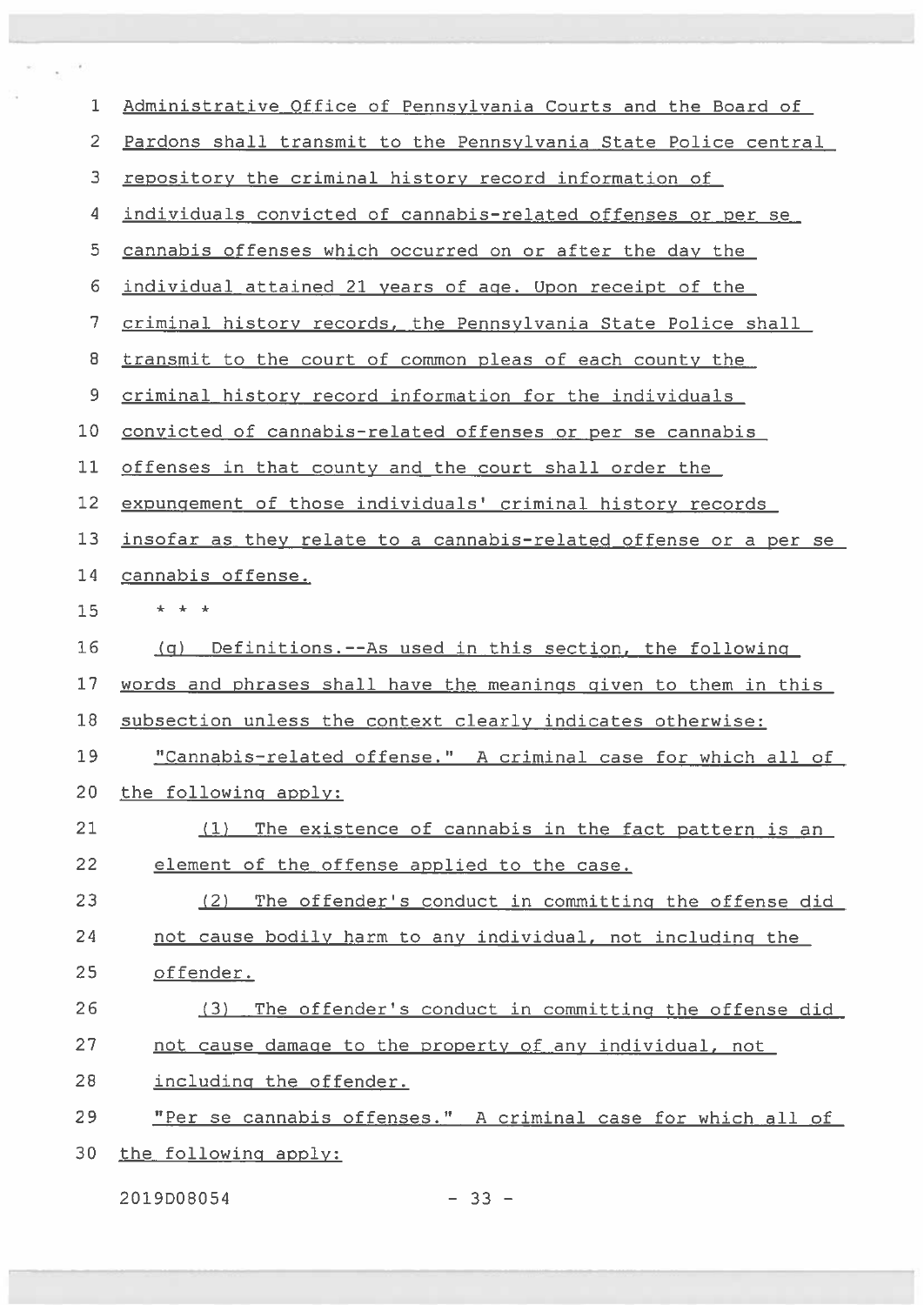| 1              | The existence of cannabis in the fact pattern is an<br>(1)       |
|----------------|------------------------------------------------------------------|
| $\overline{c}$ | element of the offense applied to the case.                      |
| 3              | (2) The prosecution did not establish beyond a                   |
| 4              | reasonable doubt that actual impairment caused by cannabis       |
| 5              | was the proximate cause of:                                      |
| 6              | bodily harm to any individual, not including the<br>(i)          |
| 7              | offender; or                                                     |
| 8              | (ii) damage to the property of any individual, not               |
| 9              | including the offender.                                          |
| 10             | Section 3. Title 42 is amended by adding a section to read:      |
| 11             | \$ 9778. Commutation and dismissal of cannabis-related offenses. |
| 12             | (a) Commutation of sentence.--A court of this Commonwealth       |
| 13             | or other court of record having jurisdiction shall, after due    |
| 14             | hearing, commute the sentence of an individual serving a term of |
| 15             | imprisonment for a cannabis-related offense or per se cannabis   |
| 16             | offense on the effective date of this section.                   |
| 17             | (b) Pending charges.--Notwithstanding any other provision of     |
| 18             | law, any charge pending on the effective date of this section    |
| 19             | for which the existence of cannabis in the fact pattern is an    |
| 20             | element of the offense in question shall be dismissed.           |
| 21             | (c) Definitions.---As used in this section, the following        |
| 22             | words and phrases shall have the meanings given to them in this  |
| 23             | subsection unless the context clearly indicates otherwise:       |
| 24             | "Cannabis-related offense." A criminal offense for which the     |
| 25             | existence of cannabis is an element.                             |
| 26             | "Commute." The reduction of the length of a prison or parole     |
| 27             | sentence.                                                        |
| 28             | Section 4. Repeals are as follows:                               |
| 29             | (1)<br>Section $4(1)$ (iii)16 and (iv) of the act of April 14,   |
| 30             | 1972 (P.L.233, No.64), known as The Controlled Substance,        |
|                | 2019D08054<br>$-34 -$                                            |

 $\mathcal{C}=\mathcal{C}$  . We

s.